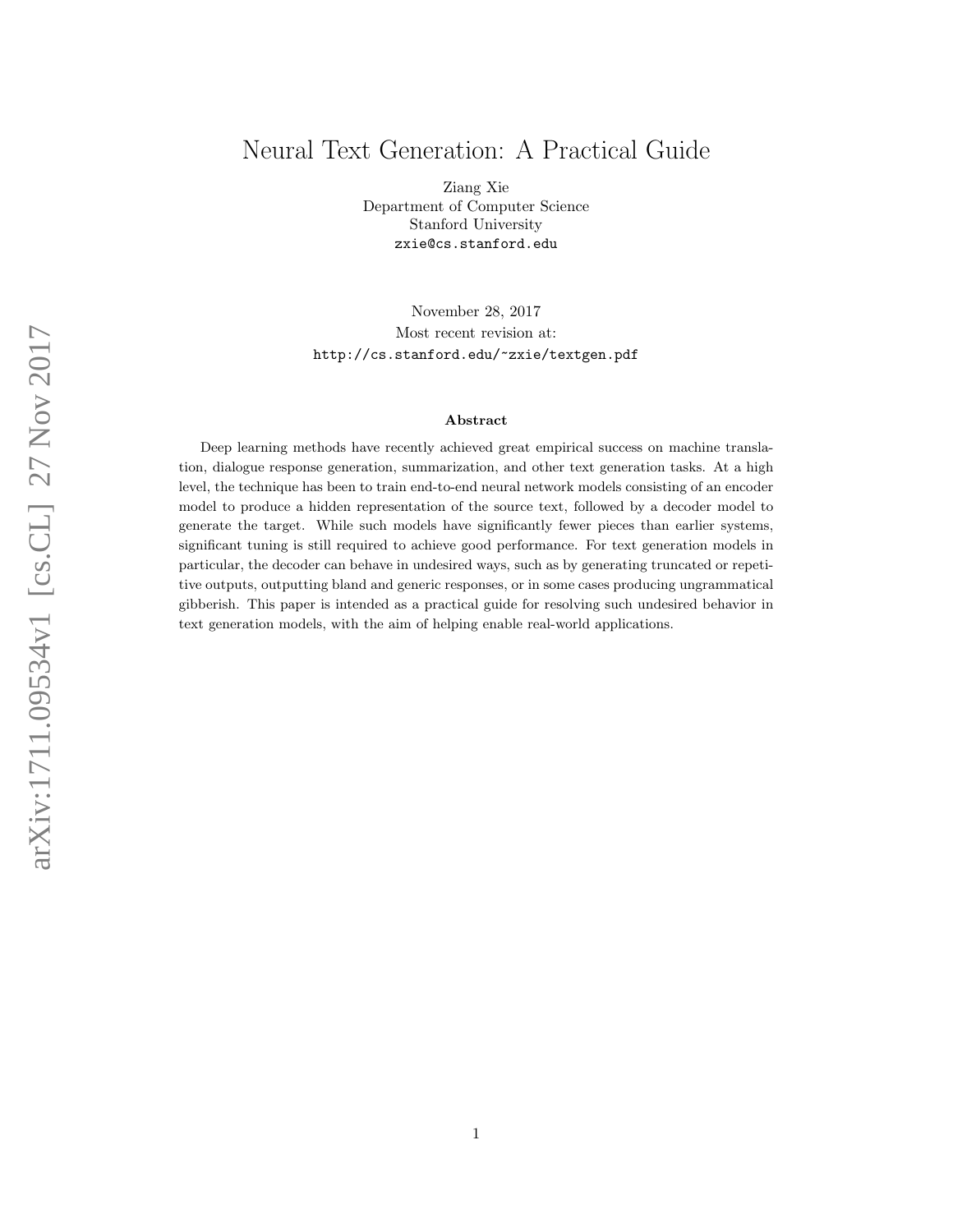[Language makes] infinite use of finite means.

On Language Wilhelm von Humboldt

But Noodynaady's actual ingrate tootle is of come into the garner mauve and thy nice are stores of morning and buy me a bunch of iodines.

> Finnegans Wake James Joyce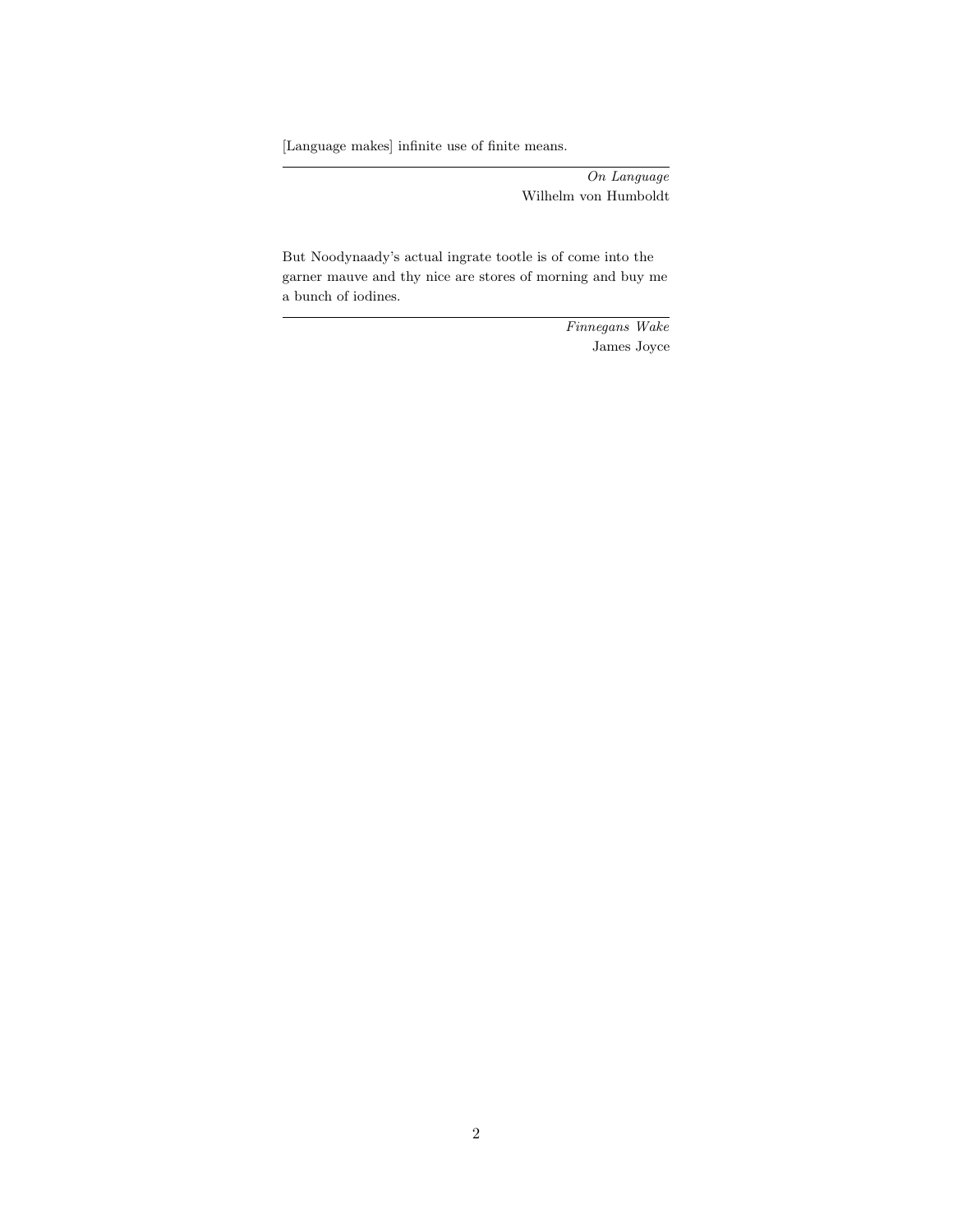# Contents

| $\mathbf{1}$     | Introduction                                                                             |                |  |  |  |  |  |
|------------------|------------------------------------------------------------------------------------------|----------------|--|--|--|--|--|
|                  | 1.1                                                                                      | $\overline{4}$ |  |  |  |  |  |
|                  | 1.1.1                                                                                    | $\overline{5}$ |  |  |  |  |  |
| $\boldsymbol{2}$ | <b>Background</b>                                                                        | 6              |  |  |  |  |  |
|                  | 2.1                                                                                      | 6              |  |  |  |  |  |
|                  | 2.2                                                                                      | $\overline{7}$ |  |  |  |  |  |
|                  | 2.3                                                                                      | 9              |  |  |  |  |  |
|                  | 2.4                                                                                      | 9              |  |  |  |  |  |
|                  | 2.5                                                                                      | 11             |  |  |  |  |  |
|                  | 2.6                                                                                      | 12             |  |  |  |  |  |
| 3                | 12<br>Preprocessing                                                                      |                |  |  |  |  |  |
| 4                | 13<br>Training                                                                           |                |  |  |  |  |  |
| 5                | Decoding                                                                                 | 13             |  |  |  |  |  |
|                  | 5.1                                                                                      | 14             |  |  |  |  |  |
| 5.2              |                                                                                          |                |  |  |  |  |  |
|                  | 5.2.1                                                                                    | 14             |  |  |  |  |  |
|                  | Decoded output short, truncated or ignore portions of input $\dots \dots \dots$<br>5.2.2 | 15             |  |  |  |  |  |
|                  | 5.2.3                                                                                    | 16             |  |  |  |  |  |
|                  | 5.2.4                                                                                    | 17             |  |  |  |  |  |
|                  | 5.3                                                                                      | 17             |  |  |  |  |  |
| 6                | Conclusion<br>17                                                                         |                |  |  |  |  |  |
| 7                | Acknowledgements                                                                         |                |  |  |  |  |  |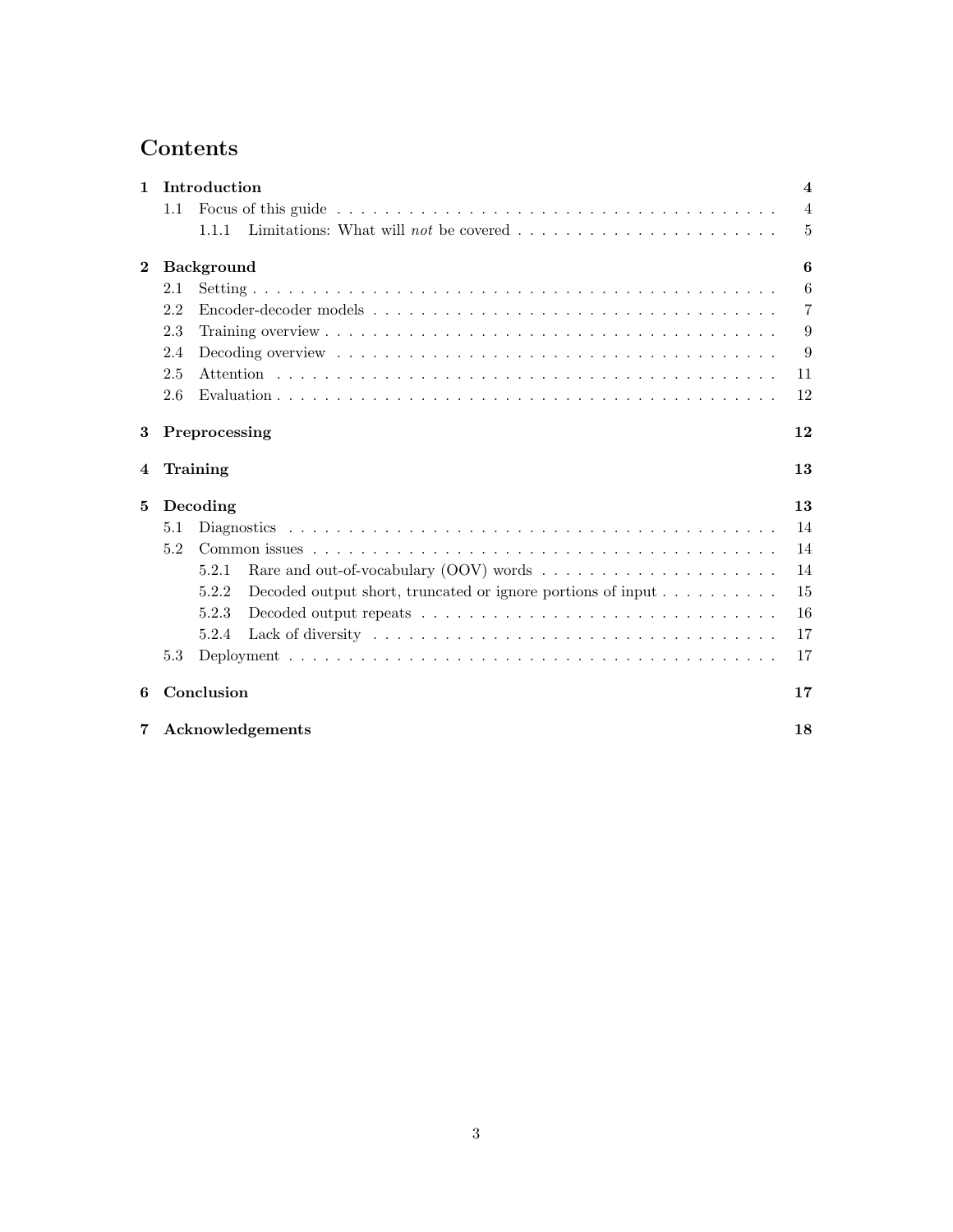# <span id="page-3-0"></span>1 Introduction

Neural networks have recently attained state-of-the-art results on many tasks in machine learning, including natural language processing tasks such as sentiment understanding and machine translation. Within NLP, a number of core tasks involve generating text, conditioned on some input information. Prior to the last few years, the predominant techniques for text generation were either based on template or rule-based systems, or well-understood probabilistic models such as n-gram or log-linear models [\[Chen and Goodman,](#page-17-1) [1996,](#page-17-1) [Koehn et al.,](#page-18-0) [2003\]](#page-18-0). These rule-based and statistical models, however, despite being fairly interpretable and well-behaved, require infeasible amounts of hand-engineering to scale—in the case of rule or template-based models—or tend to saturate in their performance with increasing training data [\[Jozefowicz et al.,](#page-17-2) [2016\]](#page-17-2). On the other hand, neural network models for text, despite their sweeping empirical success, are poorly understood and sometimes poorly behaved as well. Figure [1](#page-3-2) illustrates the trade-offs between these two types of systems.

<span id="page-3-2"></span>

Figure 1: Figure illustrating the tradeoffs between using rule-based vs. neural text generation systems.

To help with the adoption of more usage of neural text generation systems, we detail some practical suggestions for developing NTG systems. We include a brief overview of both the training and decoding procedures, as well as some suggestions for training NTG models. The primary focus, however, is advice for diagnosing and resolving pathological behavior during decoding. As it can take a long time to retrain models, it is comparatively cheap to tune the decoding procedure; hence it's worth understanding how to do this quickly before deciding whether or not to retrain. Figure [2](#page-4-1) illustrates the feedback loops when improving different components of the model training and decoding procedures.

Despite a growing body of research, information on best practices tends to be scattered and often depends on specific model architectures. While some starting hyperparameters are suggested, the advice in this guide is intended to be as architecture-agnostic as possible, and error analysis is emphasized instead. It may be helpful to first read the background section, but the remaining sections can be read independently.

### <span id="page-3-1"></span>1.1 Focus of this guide

This guide focuses on advice for training and decoding of neural encoder-decoder models (with an attention mechanism) for text generation tasks. Roughly speaking, the source and target are assumed to be on the order of dozens of tokens. The primary focus of the guide is on the decoding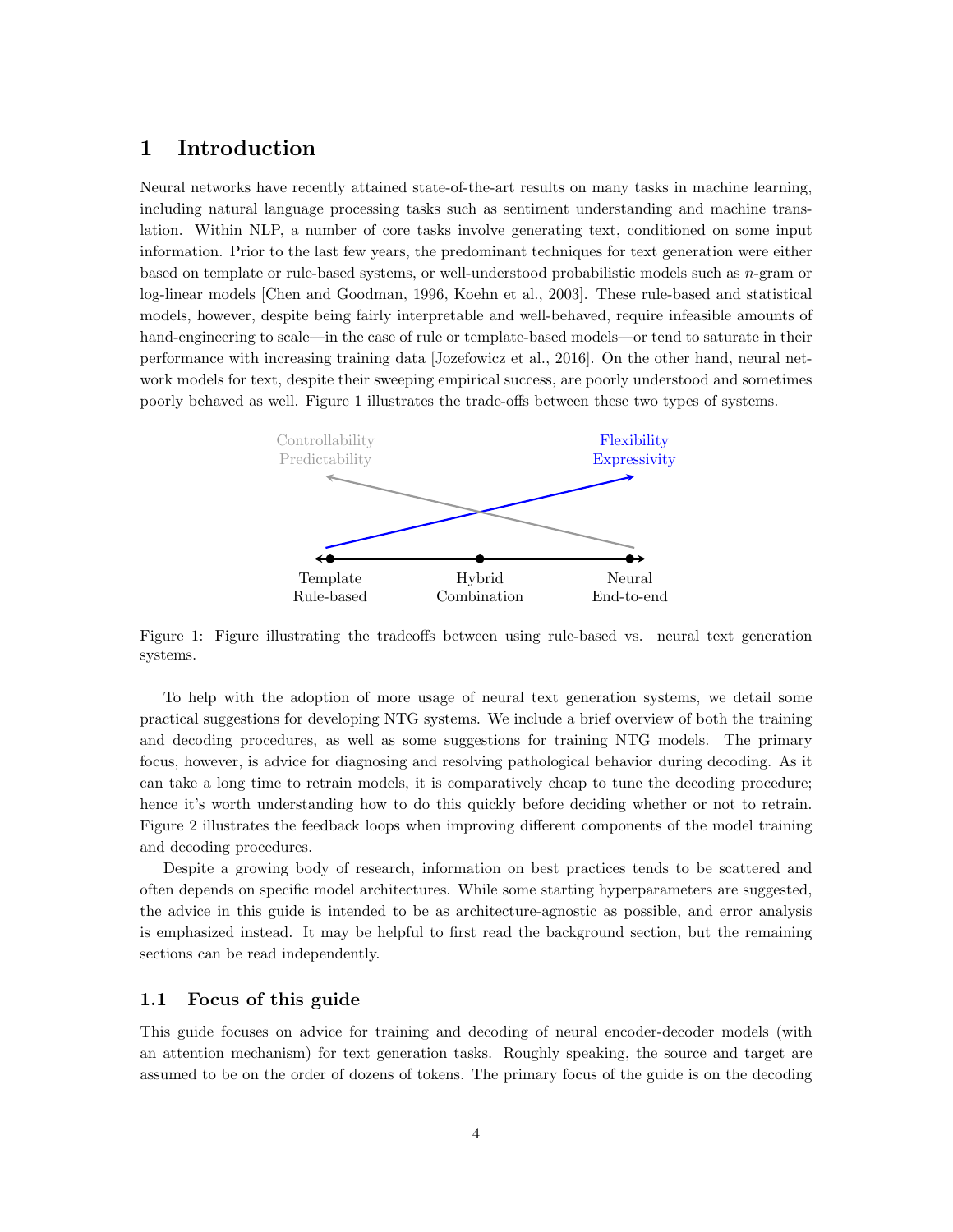<span id="page-4-1"></span>

Figure 2: Development cycle for NTG systems.

procedure. Besides suggestions for improving the model training and decoding algorithms, we also touch briefly on preprocessing (Section [3\)](#page-11-1) and deployment (Section [5.3\)](#page-16-1).

#### <span id="page-4-0"></span>1.1.1 Limitations: What will not be covered

Before continuing, we describe what this guide will not cover, as well as some of the current limitations of neural text generation models. This guide does not consider:

- Natural language understanding and semantics. While impressive work has been done in learning word embeddings [\[Mikolov et al.,](#page-18-1) [2013,](#page-18-1) [Pennington et al.,](#page-18-2) [2014\]](#page-18-2), the goal of learning "thought vectors" for sentences has remained more elusive [\[Kiros et al.,](#page-18-3) [2015\]](#page-18-3). As previously mentioned, we also do not consider sequence labeling or classification tasks.
- How to capture long-term dependencies (beyond a brief discussion of attention) or maintain global coherence. This remains a challenge due to the curse of dimensionality as well as neural networks failing to learn more abstract concepts from the predominant next-step prediction training objective.
- How to interface models with a knowledge base, or other structured data that cannot be supplied in a short piece of text. Some recent work has used pointer mechanisms towards this end [\[Vinyals et al.,](#page-19-0) [2015\]](#page-19-0).
- Consequently, while we focus on natural language, to be precise, this guide does not cover natural language generation (NLG), which entails generating documents or longer descriptions from structured data. The primary focus is on tasks where the target is a single sentence hence the term "text generation" as opposed to "language generation".

Although the field is evolving quickly, there are still many tasks where older rule or templatebased systems are the only reasonable option. Consider, for example, the seminal work on ELIZA [\[Wei](#page-19-1)zen[baum,](#page-19-1) [1966\]](#page-19-1)—a computer program intended to emulate a psychotherapist—that was based on pattern matching and rules for generating responses. In general, neural-based systems are unable perform the dialogue state management required for such systems. Or consider the task of generating a summary of a large collection of documents. With the soft attention mechanisms used in neural systems, there is currently no direct way to condition on such an amount of text.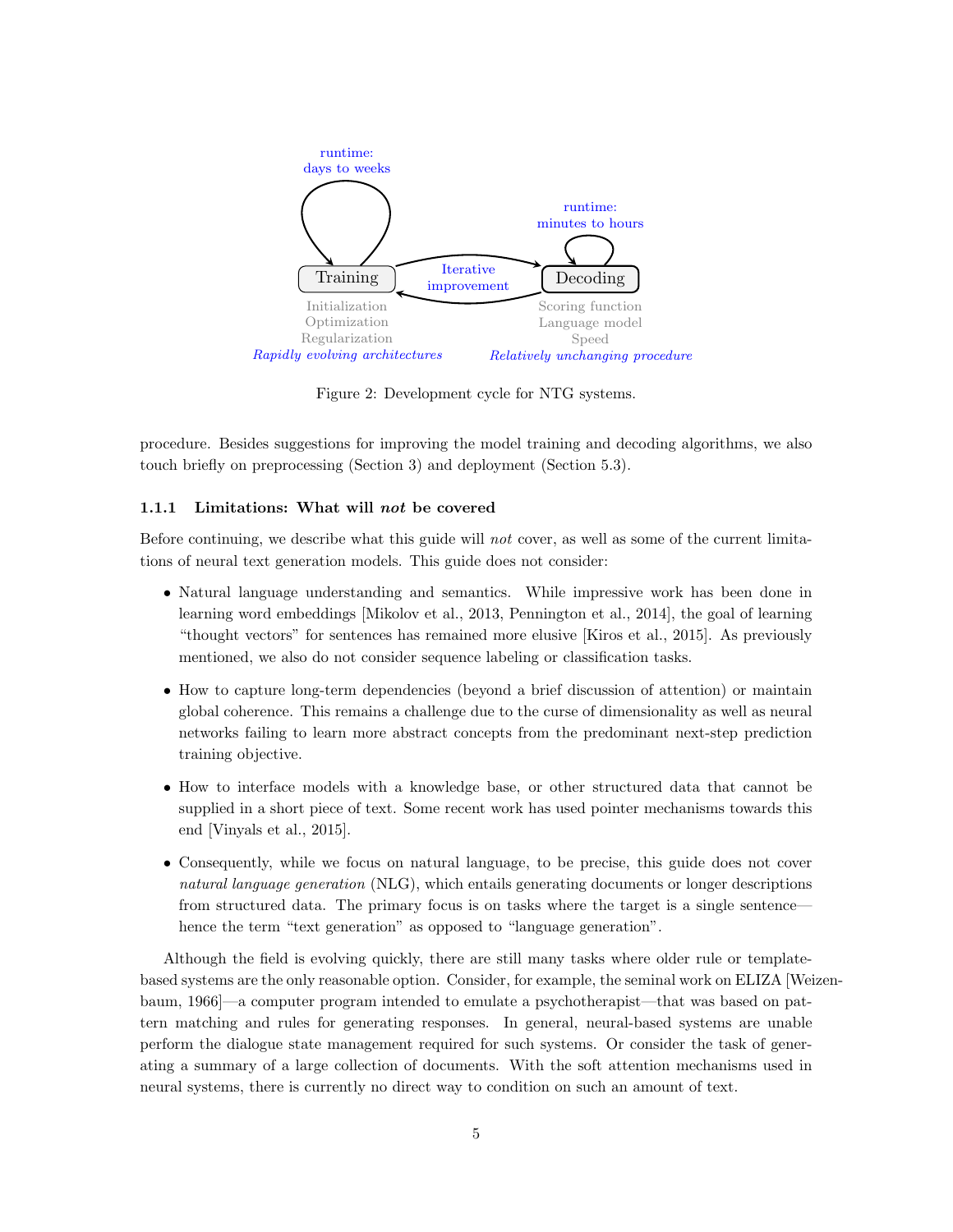# <span id="page-5-0"></span>2 Background

Summary of Notation

| Symbol           | <b>Shape</b> | Description                                                                         |
|------------------|--------------|-------------------------------------------------------------------------------------|
| V                | scalar       | size of output vocabulary                                                           |
| $\boldsymbol{X}$ | S            | input/source sequence $(x_1, \ldots, x_S)$ of length S                              |
| Y                | T            | output/target sequence $(y_1, \ldots, y_T)$ of length T                             |
| E                | (S,h)        | encoder hidden states where $E_i$ denotes representation at timestep j              |
| D                | (T, h)       | decoder hidden states where $D_i$ denotes representation at timestep i              |
| $\boldsymbol{A}$ | (T, S)       | attention matrix where $A_{ij}$ is attention weight at <i>i</i> th decoder timestep |
|                  |              | on <i>j</i> th encoder state representation                                         |
| Н                | varies       | hypothesis in hypothesis set $H$ during decoding                                    |
| s(H)             | scalar       | score of hypothesis $H$ during beam search                                          |

Minibatch size dimension is omitted from the shape column.

## <span id="page-5-1"></span>2.1 Setting

We consider modeling discrete sequences of text tokens. Given a sequence  $U = (u_1, u_2, \dots, u_S)$  over the vocabulary  $V$ , we seek to model

<span id="page-5-2"></span>
$$
p(U) = \prod_{t=1}^{S} p(u_t | u_{< t})
$$
\n(1)

where  $u_{< t}$  denotes  $u_1, u_2, \ldots, u_{t-1}$ , and equality follows from the chain rule of probability. Depending on how we choose to tokenize the text, the vocabulary can contain the set of characters, wordpieces/byte-pairs, words, or some other unit. For the tasks we consider in this paper, we divide the sequence U into an input or *source* sequence X (that is always provided in full) and an output or target sequence Y. For example, for machine translation tasks  $X$  might be a sentence in English and Y the translated sentence in Chinese. In this case, we model

$$
p(Y|X) = \prod_{t=1}^{T} p(y_t|X, y_{< t})
$$
\n(2)

Note that this is a generalization of [\(1\)](#page-5-2); we consider  $p(Y|X)$  from here on. Besides machine translation, this also encompasses many other tasks in natural language processing—see Table [1](#page-6-1) for a summary.

Beyond the tasks described in the first half of Table [1,](#page-6-1) many of the techniques described in this paper also extend to tasks at the intersection of text and other modalities. For example, in speech recognition, X may be a sequence of features computed on short snippets of audio, with Y being the corresponding text transcript, and in image captioning X is an image (which is not so straightforward to express as a sequence) and  $Y$  the corresponding text description. While we could also include *sequence labeling* (for example part-of-speech tagging) as another task, we instead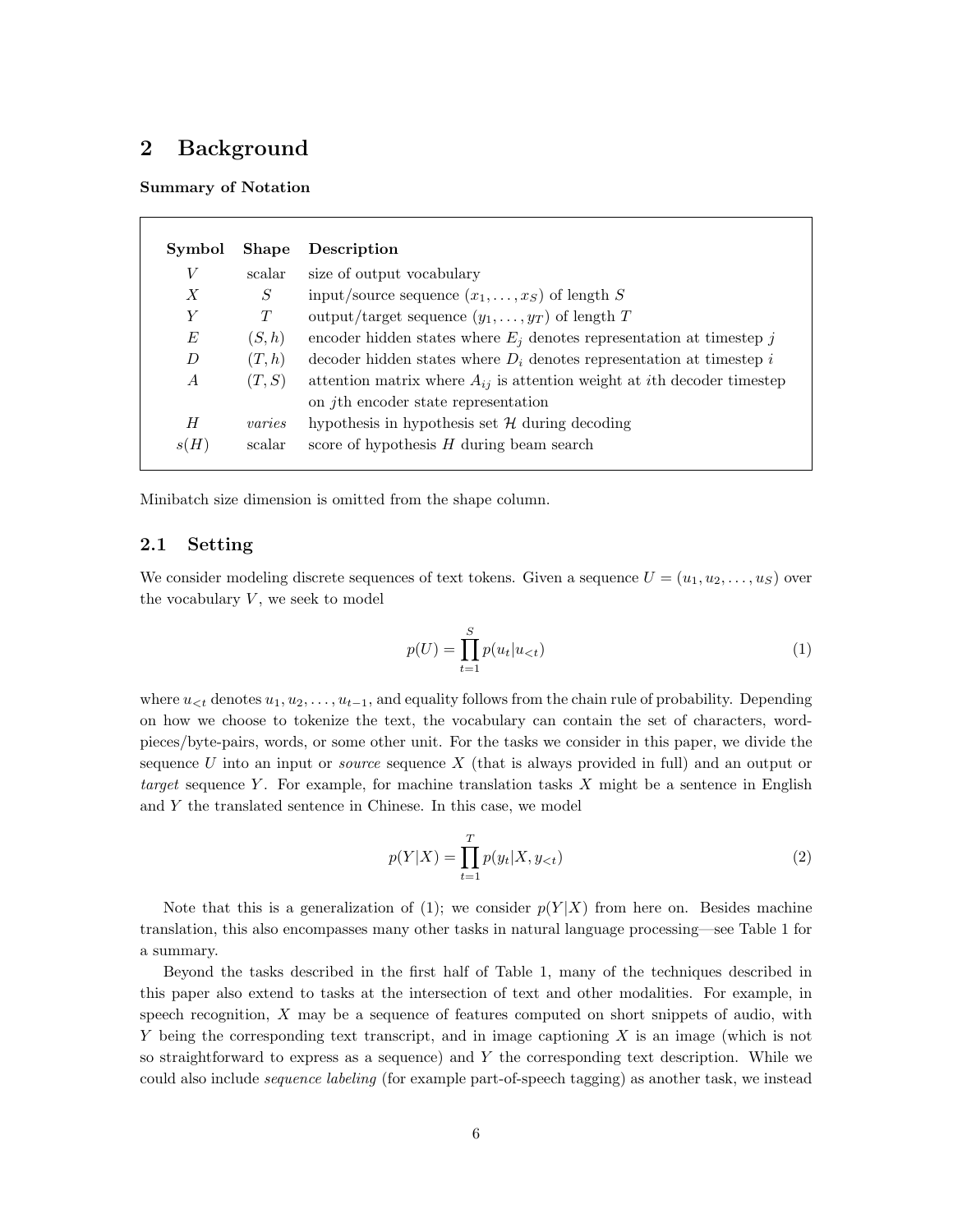<span id="page-6-1"></span>

| Task                                               | $X$ (example)                                   | $Y$ (example)             |  |  |
|----------------------------------------------------|-------------------------------------------------|---------------------------|--|--|
| language modeling                                  | none (empty sequence)                           | tokens from news corpus   |  |  |
| machine translation                                | source sequence in English                      | target sequence in French |  |  |
| grammar correction                                 | noisy, ungrammatical sentence                   | corrected sentence        |  |  |
| summarization                                      | body of news article                            | headline of article       |  |  |
| dialogue                                           | conversation history                            | next response in turn     |  |  |
| Related tasks (may be outside scope of this guide) |                                                 |                           |  |  |
| speech transcription                               | audio / speech features                         | text transcript           |  |  |
| image captioning                                   | image                                           | caption describing image  |  |  |
| question answering                                 | supporting text $+$ knowledge base $+$ question | answer                    |  |  |

<span id="page-6-2"></span>Table 1: Example tasks we consider.



Figure 3: Figure illustrating the generic encoder-decoder model architecture we assume for this guide. Several choices are possible for the encoder and decoder architectures as well as for the attention mechanism. Here we show the outputs for a single timestep.

consider tasks that do not have a clear one-to-one correspondence or between source and target. The lack of such a correspondence leads to issues in decoding which we focus on in Section [5.](#page-12-1) The same reasoning applies to *sequence classification* tasks such as sentiment analysis.

### <span id="page-6-0"></span>2.2 Encoder-decoder models

Encoder-decoder models, also referred to as sequence-to-sequence models, were developed for machine translation and have rapidly exceeded the performance of prior systems depite having comparatively simple architectures, trained end-to-end to map source directly to target.

Before neural network-based approaches, count-based methods [\[Chen and Goodman,](#page-17-1) [1996\]](#page-17-1) and methods involving learning phrase pair probabilities were used for language modeling and translation. Prior to more recent encoder-decoder models, feed-forward fully-connected neural networks were shown to work well for language modeling. Such models simply stack affine matrix transforms followed by nonlinearities to the input and each following hidden layer [\[Bengio et al.,](#page-17-3) [2003\]](#page-17-3). However, these networks have fallen out of favor for modeling sequence data, as they require defining a fixed context length when modeling  $p(y_t|X, y_{< t})$ , do not use parameter sharing across timesteps, and have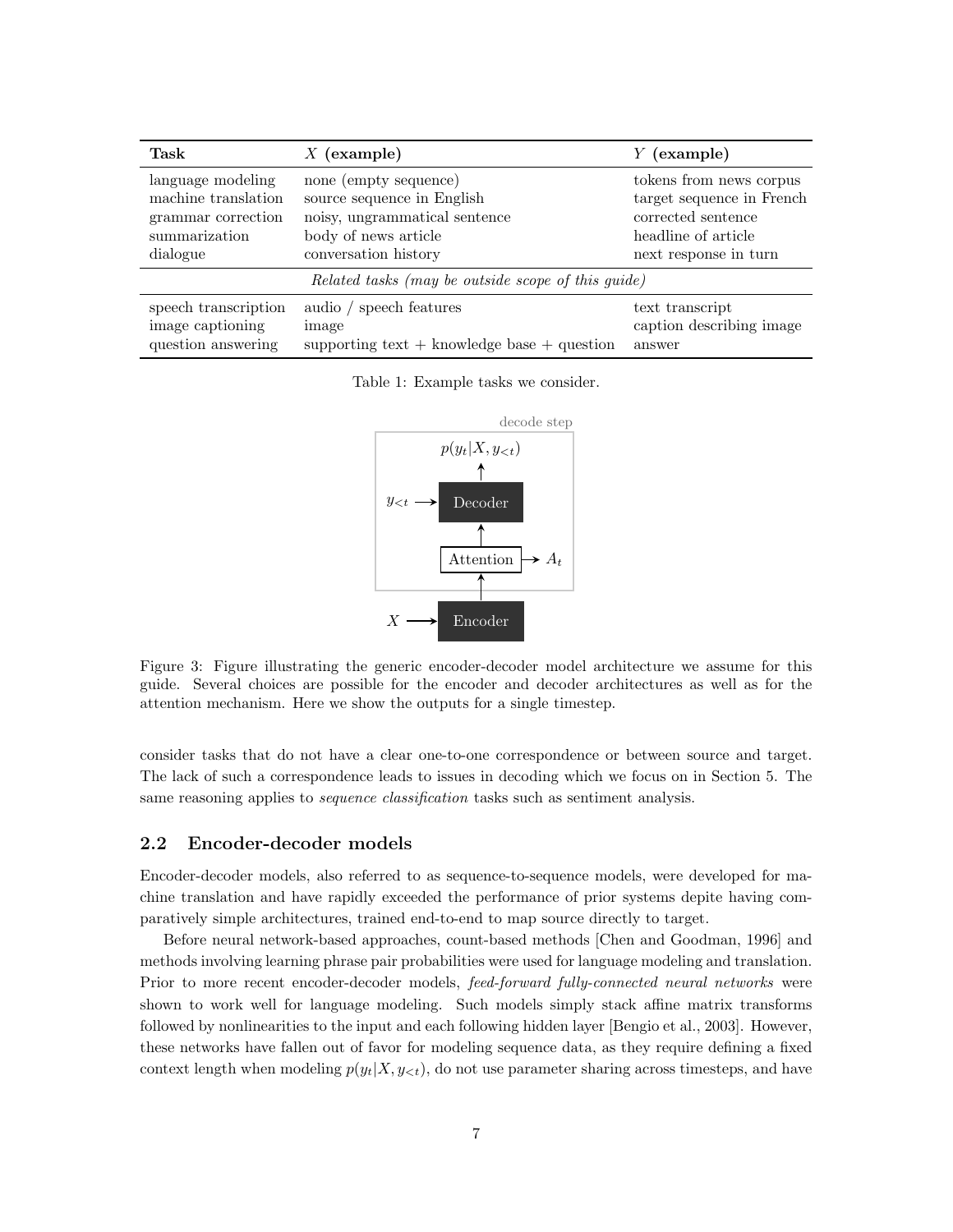been surpassed in performance by subsequent architectures.

At the time of this writing, several different architectures have demonstrated strong results.

- Recurrent neural networks (RNNs) use shared parameter matrices across different time steps and combine the input at the current time step with the previous hidden state summarizing all previous time steps [\[Mikolov et al.,](#page-18-4) [2010,](#page-18-4) [Sutskever et al.,](#page-19-2) [2014,](#page-19-2) [Cho et al.,](#page-17-4) [2014\]](#page-17-4). Many different gating mechanisms have been developed for such architectures to try and ease optimization [\[Hochreiter and Schmidhuber,](#page-17-5) [1997,](#page-17-5) [Cho et al.,](#page-17-4) [2014\]](#page-17-4).
- Convolutional neural networks (CNNs). Convolutions with kernels reused across timesteps can also be used with masking to avoid peeking ahead at future inputs during training (see Section [2.3](#page-8-0) for an overview of the training procedure) [\[Kalchbrenner et al.,](#page-17-6) [2016\]](#page-17-6). Using convolutions has the benefit during training of parallelizing across the time dimension instead of computing the next hidden state one step at a time.
- Both recurrent and convolutional networks for modeling sequences typically rely on a per timestep attention mechanism [\[Bahdanau et al.,](#page-17-7) [2014\]](#page-17-7) that acts as a shortcut connection between the target output prediction and the relevant source input hidden states. At a highlevel, at decoder timestep i, the decoder representation  $D_i$  is used to compute a weight  $\alpha_{ij}$ for each encoder representation  $E_j$ . For example, this could be done by using the dot product  $D_i^{\top} E_j$  as the logits before applying the softmax function. Hence

$$
\alpha_{ij} = \exp(D_i^\top E_j) / \sum_{k=1}^S \exp(D_i^\top E_k)
$$

The weighted representation  $\sum_{j=1}^{S} \alpha_{ij} E_j$  is then fed into the decoder along with X and  $y_{\leq i}$ . More recent models which rely purely on attention mechanisms with masking have also been shown to obtain as good or better results as RNN or CNN-based models [\[Vaswani et al.,](#page-19-3) [2017\]](#page-19-3). We describe the attention mechanism in more detail in Section [2.5.](#page-10-0)

Unless otherwise indicated, the advice in this guide is intended to be agnostic of the model architecture, as long as the following two conditions hold:

- 1. The model performs next-step prediction of the next target conditioned on the source and previous predicted targets, i.e. it models  $p(y_t|X, y_{\leq t})$ .
- 2. The model uses an attention mechanism (resulting in an attention matrix  $A$ ), which eases training, is simple to implement and cheap to compute in most cases, and has become a standard component of encoder-decoder models.[1](#page-7-0)

Figure [3](#page-6-2) illustrates the backbone architecture we use for this guide.

<span id="page-7-0"></span><sup>&</sup>lt;sup>1</sup>Some recent architectures also make use of a *self-attention* mechanism where decoder outputs are conditioned on previous decoder hidden states; for simplicity we do not discuss this extension.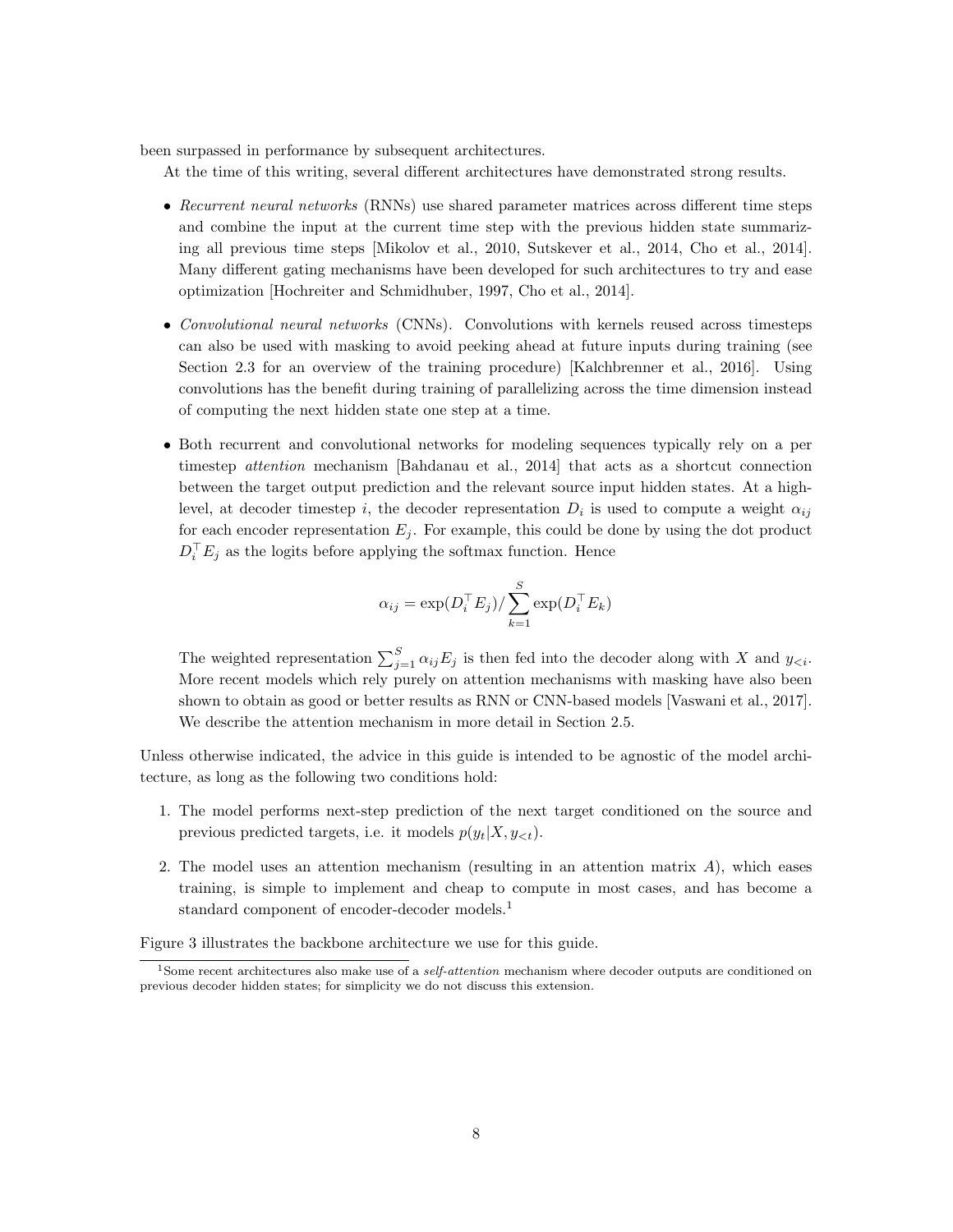### <span id="page-8-0"></span>2.3 Training overview

During training, we optimize over the model parameters  $\theta$  the sequence cross-entropy loss

$$
\ell(\theta) = -\sum_{t=1}^{T} \log p(y_t | X, y_{<}; \theta). \tag{3}
$$

thus maximizing the log-likelihood of the training data. Previous ground truth inputs are given to the model when predicting the next index in the sequence, a training method sometimes referred to (unfortunately) as teacher forcing. Due to the inability to fit current datasets into memory as well as for faster convergence, gradient updates are computed on minibatches of training sentences. Stochastic gradient descent (SGD) as well as optimizers such as Adam [\[Kingma and Ba,](#page-18-5) [2014\]](#page-18-5) have been shown to work well empirically.

Recent reserarch has also explored other methods for training sequence models, such as by using reinforcement learning or a separate adversarial loss [\[Goodfellow et al.,](#page-17-8) [2014,](#page-17-8) [Li et al.,](#page-18-6) [2016b,](#page-18-6) [2017,](#page-18-7) [Bahdanau et al.,](#page-17-9) [2016,](#page-17-9) [Arjovsky et al.,](#page-17-10) [2017\]](#page-17-10). As of this writing, however, the aforementioned training method is the primary workhorse for training such models.

### <span id="page-8-1"></span>2.4 Decoding overview

During decoding, we are given the source sequence X and seek to generate the target  $\hat{Y}$  that maximizes some scoring function  $s(\hat{Y})$ .<sup>[2](#page-8-2)</sup> In greedy decoding, we simply take the argmax over the softmax output distribution for each timestep, then feed that as the input for the next timestep. Thus at any timestep we only have a single hypothesis. Although greedy decoding can work surprisingly well, note that it often does not result in the most probable output hypothesis, since there may be a path that is more probable overall despite including an output which was not the argmax (this also holds true for most scoring functions we may choose).

Since it's usually intractable to consider every possible  $\hat{Y}$  due to the branching factor and number of timesteps, we instead perform *beam search*, where we iteratively expand each hypotheses one token at a time, and at the end of every search iteration we only keep the k best (in terms of  $s(.)$ ) hypotheses, where k is the beam width or beam size. Here's the full beam search procedure, in more detail:

- 1. We begin the beam procedure with the start-of-sequence token,  $\langle \text{sos} \rangle$ . Thus our set of hypothesis  $\mathcal{H} = \{[\langle \text{sos} \rangle]\}$  consisting of the single hypothesis  $H = [\langle \text{sos} \rangle]$ , a list with only the start token.
- 2. Repeat, for  $t = 1, 2, \ldots, T_{\text{max}}$ :
	- (a) Repeat, for  $H \in \mathcal{H}$ :

i. Repeat, for every u in the vocabulary V with probability  $p_{ut} = p(u|X, H)$ :

- A. Add the hypothesis  $H_{\text{new}} = [\langle \text{sos} \rangle, h_1, \dots, h_{t-1}, u]$  to  $\mathcal{H}$ .
- B. Compute and cache  $s(H_{\text{new}})$ . For example, if  $s(\cdot)$  simply computes the cumulative log-probability of a hypothesis, we have  $s(H_{\text{new}}) = s(H) + \log p_{ut}$ .

<span id="page-8-2"></span><sup>&</sup>lt;sup>2</sup>The scoring function may also take X or other tensors as input, but for simplicity we consider just  $\hat{Y}$ .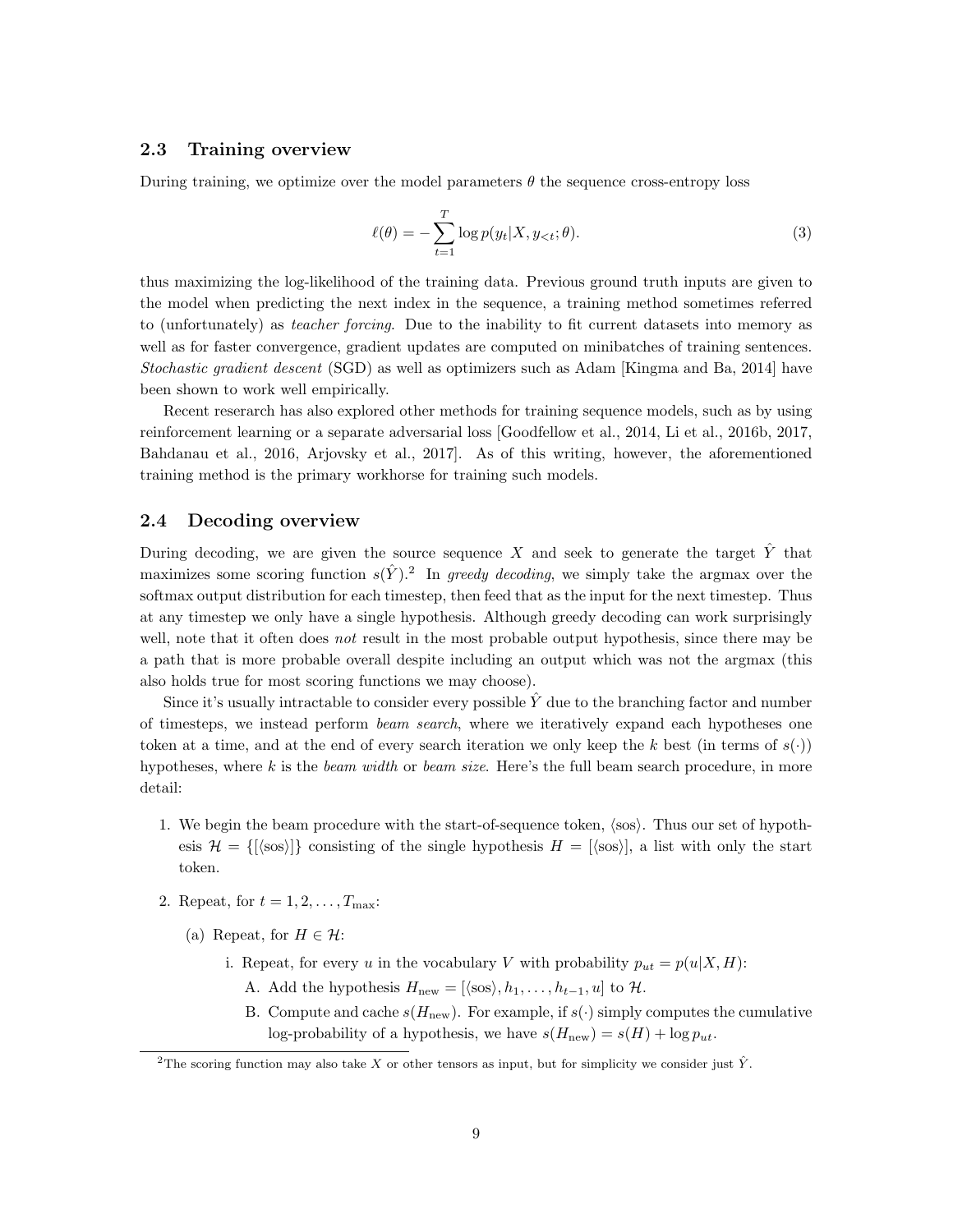

Figure 4: Toy example of beam search procedure with beam width  $k = 2$ . The search has been run for 3 steps and no hypothesis has terminated with  $\langle \cos \rangle$  yet. Edges are annotated with probabilities of tokens. Only the tokens after pruning to the top  $k$  hypotheses are shown.

- (b) If any of the hypotheses end with the end-of-sequence token  $\langle \cos \rangle$ , move that hypothesis to the list of terminated hypotheses  $\mathcal{H}_{final}$ .
- (c) Keep the k best remaining hypotheses in H according to  $s(\cdot)$ .<sup>[3](#page-9-0)</sup>
- 3. Finally, we return  $H^* = \arg \max_{H \in \mathcal{H}_{\text{final}}} s(H)$ . Since we are now considering completed hypotheses, we may also wish to use a modified scoring function  $s_{\text{final}}(\cdot)$ .

One surprising result with neural models is that relatively small beam sizes yield good results with rapidly diminishing returns. Further, larger beam sizes can even yield (slightly) worse results. For example, a beam size of 8 may only work marginally better than a beam size of 4, and a beam size of 16 may work worse than 8 [\[Koehn and Knowles,](#page-18-8) [2017\]](#page-18-8).

Finally, oftentimes incorporating a language model (LM) in the scoring function can help improve performance. Since LMs only need to be trained on the target corpus, we can train language models on much larger corpuses that do not have parallel data. Our objective in decoding is to maximize the joint probability:

$$
\arg\max_{\hat{Y}} p(X, \hat{Y}) = \arg\max_{\hat{Y}} p(X|\hat{Y}) p(\hat{Y})
$$
\n(4)

However, since we are given X and not Y, it's intractable to maximize over  $p(X|\hat{Y})$ . In practice, we instead maximize the pseudo-objective

$$
\arg\max_{\hat{Y}} p(\hat{Y}|X)p(\hat{Y}).
$$

If our original score is  $s(H)$ , which we assume involves a  $p(H|X)$  term, then the LM-augmented score is

$$
s(H) + \lambda \log p_{\text{LM}}(H)
$$

<span id="page-9-0"></span><sup>&</sup>lt;sup>3</sup>Likewise, we can also store other information for each hypothesis, such as  $A_t$ .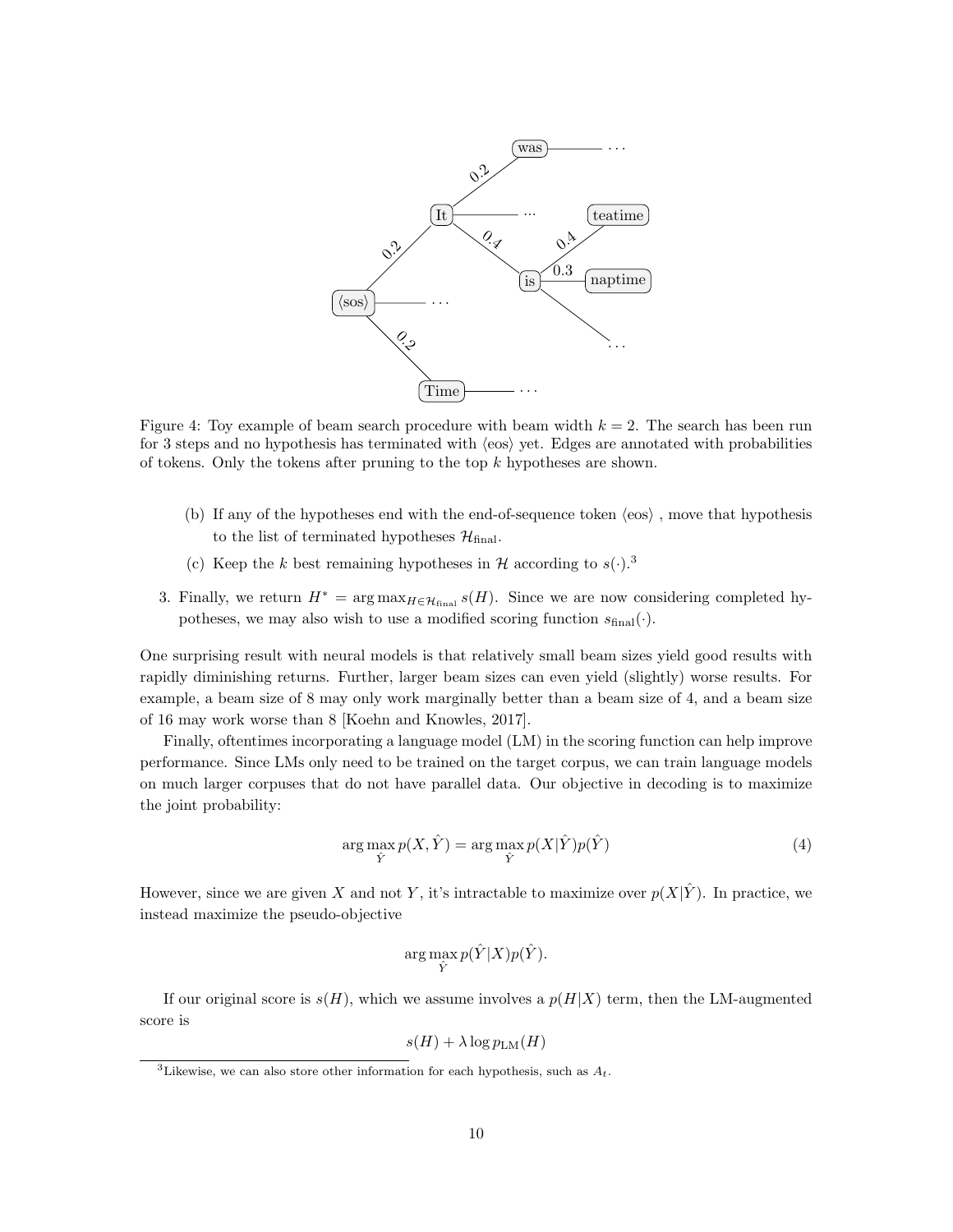where  $\lambda$  is a hyperparameter to balance the LM and decoder scores.

Despite these issues, this simple procedure works fairly well. However, there arise many cases where beam search, with or without a language model, can result in far from optimal outputs. This is due to inherent biases in the decoding (as well as the training) procedure. We describe how to diagnose and tackle these problems that can arise in Section [5.](#page-12-1)

# <span id="page-10-1"></span><span id="page-10-0"></span>2.5 Attention



Figure 5: Expected attention matrix  $A$  when source and target are monotonically aligned (synthesized as illustrative example).

The basic attention mechanism used to "attend" to portions of the encoder hidden states during each decoder timestep has many extensions and applications. Attention can also be over previous decoder hidden states, in what is called self-attention [\[Vaswani et al.,](#page-19-3) [2017\]](#page-19-3), or used over components separate from the encoder-decoder model instead of over the encoder hidden states [Grave et al.](#page-17-11) [\[2016\]](#page-17-11). It can also be used to monitor training progress (by inspecting whether a clear alignment develops between encoder and decoder hidden states), as well as to inspect the correspondences between the input and output sequence that the network learns.

That last bit—that the attention matrix A typically follows the correspondences between input and output—will be useful when we discuss methods for guiding the decoding procedure in Section [5.](#page-12-1) Hence we go into more detail on the attention matrix A here.

The attention matrix  $A$  has  $T$  columns and  $S$  rows, where  $T$  is the number of output timesteps and S is the number of input timesteps. Every row  $A_i$  is a discrete probability distribution over the encoder hidden states, which in this guide we assume to be equal to the number of input timesteps S. In the case that a encoder column  $A_{ij}$  has no entry over some threshold (say 0.5), this suggests that the corresponding encoder input was ignored by the decoder. Likewise, if  $A_{:j}$  has multiple values over threshold, this suggests those encoder hidden states were repeatedly used during multiple decoder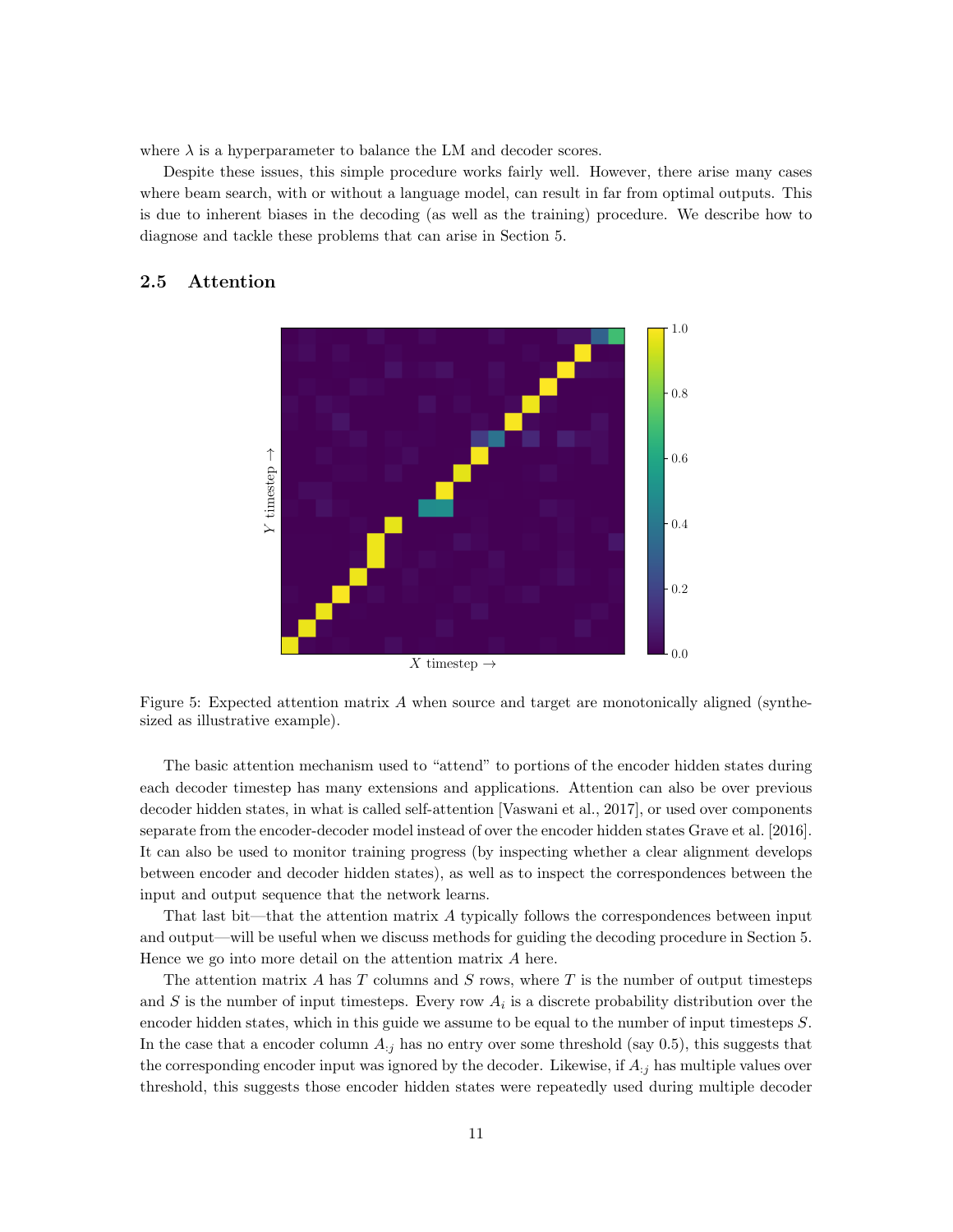timesteps. Figure [5](#page-10-1) shows an attention matrix we might expect for a well-trained network where source and target are well-aligned (e.g. English→French translation). For a great overview and visualizations of of attention and RNN models, also see [Olah and Carter](#page-18-9) [\[2016\]](#page-18-9).

### <span id="page-11-0"></span>2.6 Evaluation

One of the key challenges for developing text generation systems is that there is no satisfying automated metric for evaluating the final output of the system. Unlike classification and sequence labeling tasks, we (as of now) cannot precisely measure the output quality of text generation systems barring human evaluation. Perplexity does not always correlate well with downstream metrics [\[Chen et al.,](#page-17-12) [1998\]](#page-17-12), automated or otherwise. Common metrics based on n-gram overlap such as ROUGE [\[Lin,](#page-18-10) [2004\]](#page-18-10) and BLEU [\[Papineni et al.,](#page-18-11) [2002\]](#page-18-11) are only rough approximations, and often do not capture linguistic fluency and cohererence [\[Conroy and Dang,](#page-17-13) [2008,](#page-17-13) [Liu et al.,](#page-18-12) [2016\]](#page-18-12). Such metrics are especially problematic in more open-ended generation tasks such as summarization and dialogue.

Recent results have shown that though automated metrics are not great at distinguishing between systems once performance passes some baseline, they nonetheless are useful for finding examples where performance is poor, and can also be consistent for evaluating similar systems [\[Novikova](#page-18-13) [et al.,](#page-18-13) [2017\]](#page-18-13). Thus, despite issues with current automated evaluation metrics, we assume their use for model development; however, manual human evaluation should be interspersed as well.

# <span id="page-11-1"></span>3 Preprocessing

With increasingly advanced libraries for building computation graphs and performing automatic differentiation, a more significant portion of the software development process is devoted to data preparation.[4](#page-11-2)

Broadly speaking, once the raw data has been collected, there remains cleaning, tokenization, and splitting into training and test data. An important consideration during cleaning is setting the character encoding—for example ASCII or UTF-8—for which libraries such as Python's unidecode can save a lot of time. After cleaning comes the less easily-specified tasks of splitting the text into sentences and tokenization. At present, we recommend Stanford CoreNLP<sup>[5](#page-11-3)</sup> for extensive options and better handling of sentence and word boundaries than other available libraries.

An alternative to performing tokenization (and later detokenization) is to avoid it altogether. Instead of working at the word level, we can instead operate at the character level or use intermediate subword units [\[Sennrich et al.,](#page-19-4) [2015\]](#page-19-4). Such models result in longer sequences overall, but empirically subword models tend to provide a good trade-off between sequence length (speed) and handling of rare words [\[Wu et al.,](#page-19-5) [2016\]](#page-19-5). Section [5.2.1](#page-13-2) discusses the benefits of subword models in more detail. Ultimately, if using word tokens, it's important to use a consistent tokenization scheme for all inputs to the system—this includes handling of contractions, punctuation marks such as quotes and hyphens, periods denoting abbreviations (nonbreaking prefixes) vs. sentence boundaries, character escaping,  $etc.<sup>6</sup>$  $etc.<sup>6</sup>$  $etc.<sup>6</sup>$ 

<span id="page-11-2"></span><sup>&</sup>lt;sup>4</sup>Suggestions for multilingual preprocessing are welcome.

<span id="page-11-3"></span> $^5$ <https://github.com/stanfordnlp/CoreNLP>

<span id="page-11-4"></span> $6$ The Stanford Tokenizer page <https://nlp.stanford.edu/software/tokenizer.html> has a detailed list of options.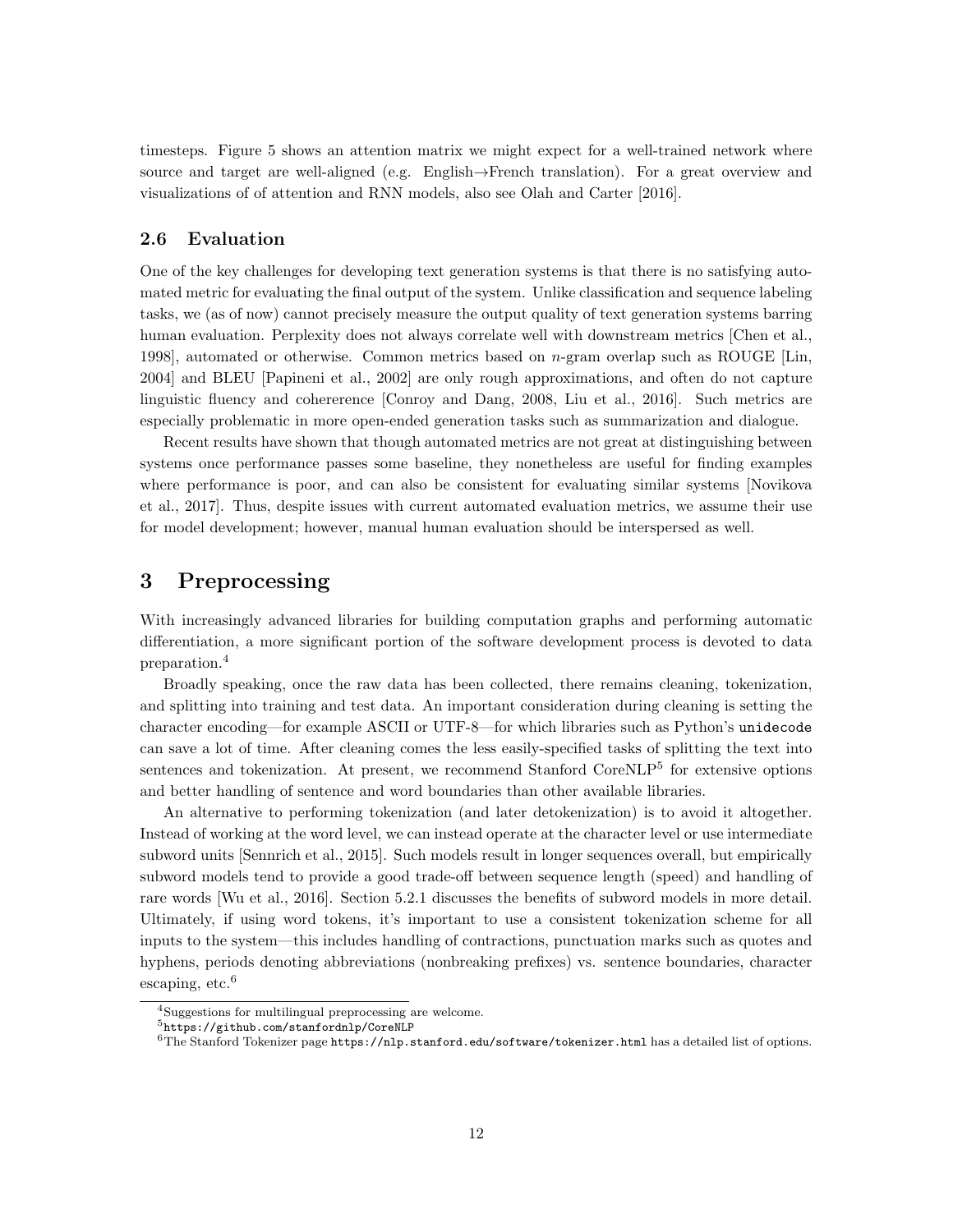# <span id="page-12-0"></span>4 Training

A few heuristics should be sufficient for handling many of the issues when training such models. Start by getting the model to overfit on a tiny subset of the data as a quick sanity check. If the loss explodes, keep reducing the learning rate until it doesn't. If the model overfits, apply dropout [\[Srivastava et al.,](#page-19-6) [2014,](#page-19-6) [Zaremba et al.,](#page-19-7) [2014\]](#page-19-7) and weight decay until it doesn't. Gradient clipping is often crucial to avoid the exploding gradient problem while using a reasonably large learning rate. For SGD and its variants, periodically annealing the learning rate when the validation loss fails to decrease typically helps significantly.

A few useful heuristics that should be robust to the hyperparameter settings and optimization settings you use:

- Sort the next dozen or so batches of sentences by length so each batch has examples of roughly the same length, thus saving computation [\[Sutskever et al.,](#page-19-2) [2014\]](#page-19-2).
- If the training set is small, tuning regularization will be key to performance [\[Melis et al.,](#page-18-14) [2017\]](#page-18-14). Noising (or "token dropout") is also worth trying [\[Xie et al.,](#page-19-8) [2017\]](#page-19-8). Though we only touch on this issue briefly, amount of training data will be in most cases the primary bottleneck in the performance of a NTG model.
- Measure validation loss after each epoch and anneal the learning rate when validation loss stops decreasing. Depending on how much the validation loss fluctates (based off of validation set size and optimizer settings) you may wish to anneal with patience (wait for several epochs of non-decreasing learning rate before reducing the learning rate).
- Periodically checkpoint model parameters and measure downstream performance (BLEU,  $F_1$ , etc.) using several of the last few model checkpoints. Validation cross entropy loss and final performance may not correlate well, and there can be significant differences in final performance across checkpoints with similar validation losses.
- Ensembling almost always improves performance. Averaging checkpoints is a cheap way to approximate the ensembling effect [\[Huang et al.,](#page-17-14) [2017\]](#page-17-14).

For a survey of model parameters to consider as well as suggested settings of hyperparameters, see [Britz et al.](#page-17-15) [\[2017\]](#page-17-15) or [Melis et al.](#page-18-14) [\[2017\]](#page-18-14).

# <span id="page-12-1"></span>5 Decoding

Suppose you've trained a neural network encoder-decoder model that achieves reasonable perplexity on the validation set. You then try running decoding or generation using this model. The simplest way is to run greedy decoding, as described in Section [2.4.](#page-8-1) From there, beam search decoding should yield some additional performance improvements. However, it's rare that things simply work. This section is intended for use as a quick reference when encountering common issues during decoding.<sup>[7](#page-12-2)</sup>

<span id="page-12-2"></span><sup>7</sup>Many examples are purely illustrative excerpts from Alice's Adventures in Wonderland [\[Carroll,](#page-17-16) [1865\]](#page-17-16).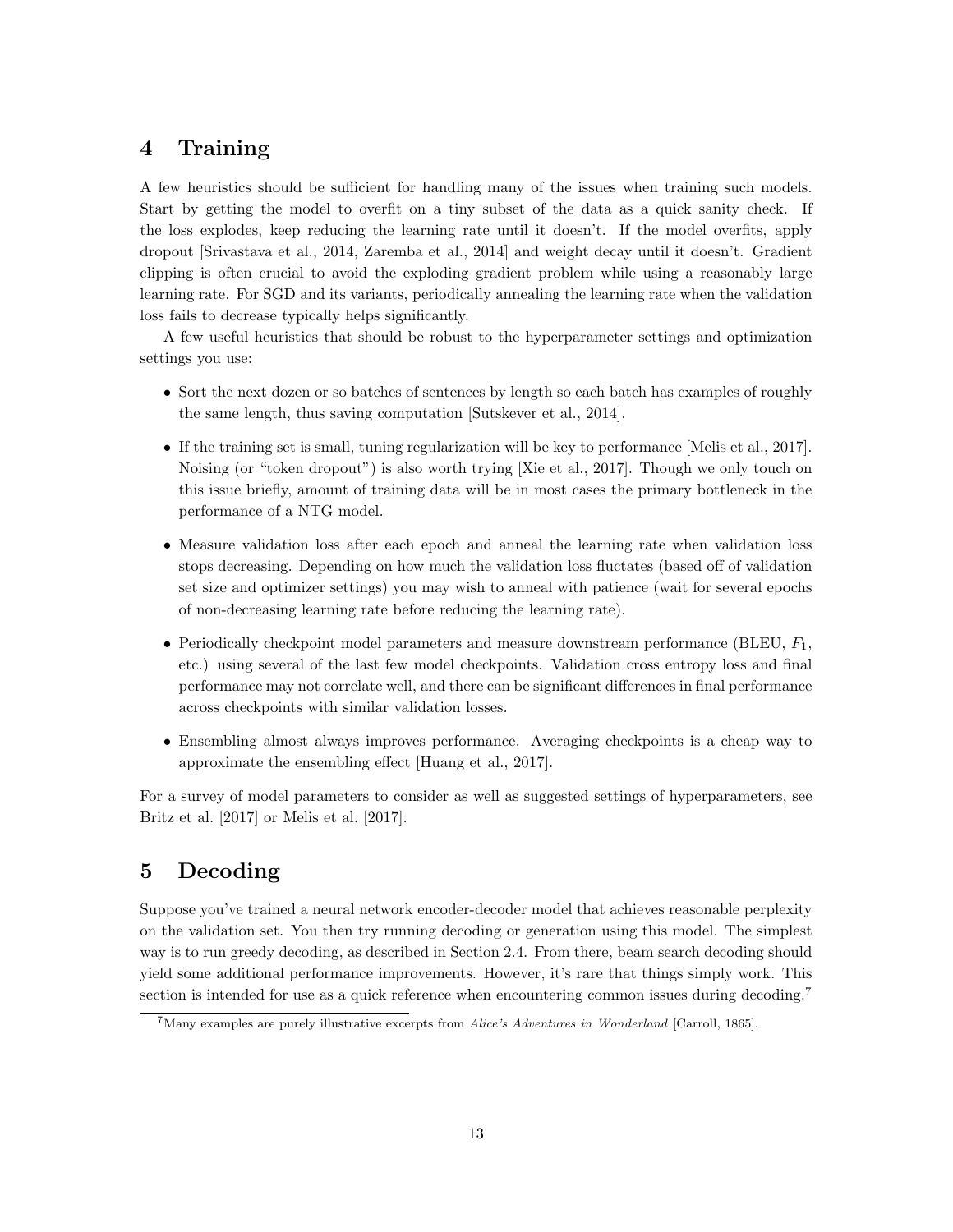## <span id="page-13-0"></span>5.1 Diagnostics

First, besides manual inspection, it's helpful to create some diagnostic metrics when debugging the different components of a text generation system. Despite training the encoder-decoder network to map source to target, during the decoding procedure we introduce two additional components:

- 1. A scoring function  $s(H)$  that tells us how "good" a hypothesis H on the beam is.
- 2. Optionally, a language model trained on a large corpus which may or may not be similar to the target corpus.

It may not be clear which of these components we should prioritize when trying to improve the performance of the combined system; hence it can be very helpful to run ablative analysis [\[Ng,](#page-18-15) [2007\]](#page-18-15),

For the language model, a few suggestions are measuring performance for  $\lambda = 0$  and several other reasonably spaced values, then plotting the performance trend; measuring perplexity of the language model when trained on varying amounts of training data, to see if more data would be helpful or yields diminishing returns; and measuring performance when training the language model on several different domains (news data, Wikipedia, etc.) in cases where it's difficult to obtain data close to the target domain.

When measuring the scoring function, computing metrics and inspecting the decoded outputs vs. the gold sentences often immediately yields insights. Useful metrics include:

- Average length of decoded outputs  $\hat{Y}$  vs. average length of reference targets Y.
- $s(\hat{Y})$  vs.  $s(Y)$ , then inspecting the ratio  $s(\hat{Y})/s(Y)$ . If the average ratio is especially low, then there may be a bug in the beam search, or the beam size may need to be increased. If the average ratio is high, then the scoring function may not be appropriate.
- For some applications computing edit distance (insertions, substitutions, deletions) between  $\hat{Y}$ and Y may also be useful, for example by looking at the most frequent edits or by examining cases where the length-normalized distances are highest.

#### <span id="page-13-1"></span>5.2 Common issues

#### <span id="page-13-2"></span>5.2.1 Rare and out-of-vocabulary (OOV) words

**Decoded** And as in  $\langle \text{unk} \rangle$  thought he stood, The  $\langle \text{unk} \rangle$ , with eyes of flame $\langle \text{eos} \rangle$ **Expected** And as in uffish thought he stood, The Jabberwock, with eyes of flame $\langle \cos \rangle$ 

For languages with very large vocabularies, especially languages with rich morphologies, rare words become problematic when choosing a tokenization scheme that results in more token labels than it is feasible to model in the output softmax. One ad hoc approach that was first used to deal with this issue is simply to truncate the softmax output size (to say, 50K), then assign the remaining token labels all to the  $\langle \text{unk} \rangle$  class [\[Luong et al.,](#page-18-16) [2014\]](#page-18-16). The box above illustrates the resulting output (after detokenization) when rare words are replaced with  $\langle \text{unk} \rangle$ s. A more elegant approach is to use character or subword preprocessing [\[Sennrich et al.,](#page-19-4) [2015,](#page-19-4) [Wu et al.,](#page-19-5) [2016\]](#page-19-5) to avoid OOVs entirely, though this can slow down runtime for both training and decoding.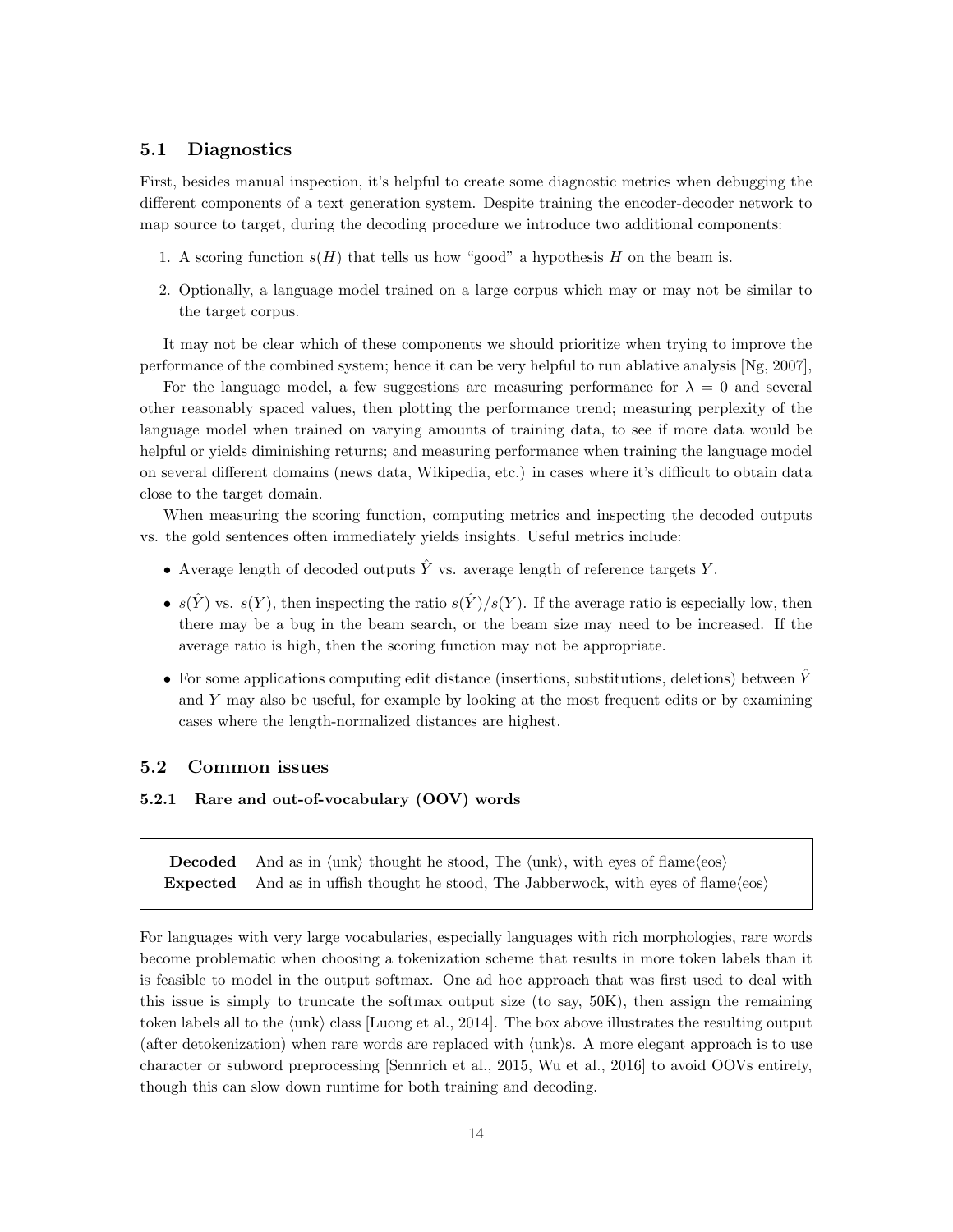

Figure 6: Example of attention matrix A when decoding terminates early with the  $\langle \cos \rangle$  token without having covered the input  $X$ .

#### <span id="page-14-0"></span>5.2.2 Decoded output short, truncated or ignore portions of input

**Decoded** It's no use going back to yesterday. $\langle \cos \rangle$ **Expected** It's no use going back to yesterday, because I was a different person then.  $\langle \cos \rangle$ 

During the decoding search procedure, hypotheses terminate with the  $\langle \cos \rangle$  token. The decoder network should learn to place very low probability on the  $\langle \cos \rangle$  token until the target is fully generated; however, sometimes  $\langle \cos \rangle$  does not have sufficiently low probability. This is because as the length of the hypothesis grows, the total log probability only decreases. Thus, if we do not normalize the log probability by the length of the hypothesis, shorter hypotheses will be favored. The box above illustrates an example where the hypothesis terminates early. This issue is exacerbated when incorporating a language model term. Two simple ways of resolving this issue are normalizing the log-probability score and adding a length bonus.

- Length normalization: Replace the score  $s(\hat{Y})$  with the score normalized by the hypothesis length  $s(\hat{Y})/\hat{T}$ .
- Length bonus: Replace the score  $s(\hat{Y})$  with the  $s(\hat{Y}) + \beta \hat{T}$ , where  $\beta > 0$  is a hyperparameter.

Note that normalizing the total log-probability by length is equivalent to maximizing the  $\hat{T}^{th}$  root of the probability, while adding a length bonus is equivalent to multiplying the probability at every timestep by a baseline  $e^{\beta}$ .

Another method for avoiding this issue is with a coverage penalty using the attention matrix A [\[Tu et al.,](#page-19-9) [2016,](#page-19-9) [Wu et al.,](#page-19-5) [2016\]](#page-19-5). As formulated here, the coverage penalty can only be applied once a hypothesis (with a corresponding attention matrix) has terminated; hence it can only be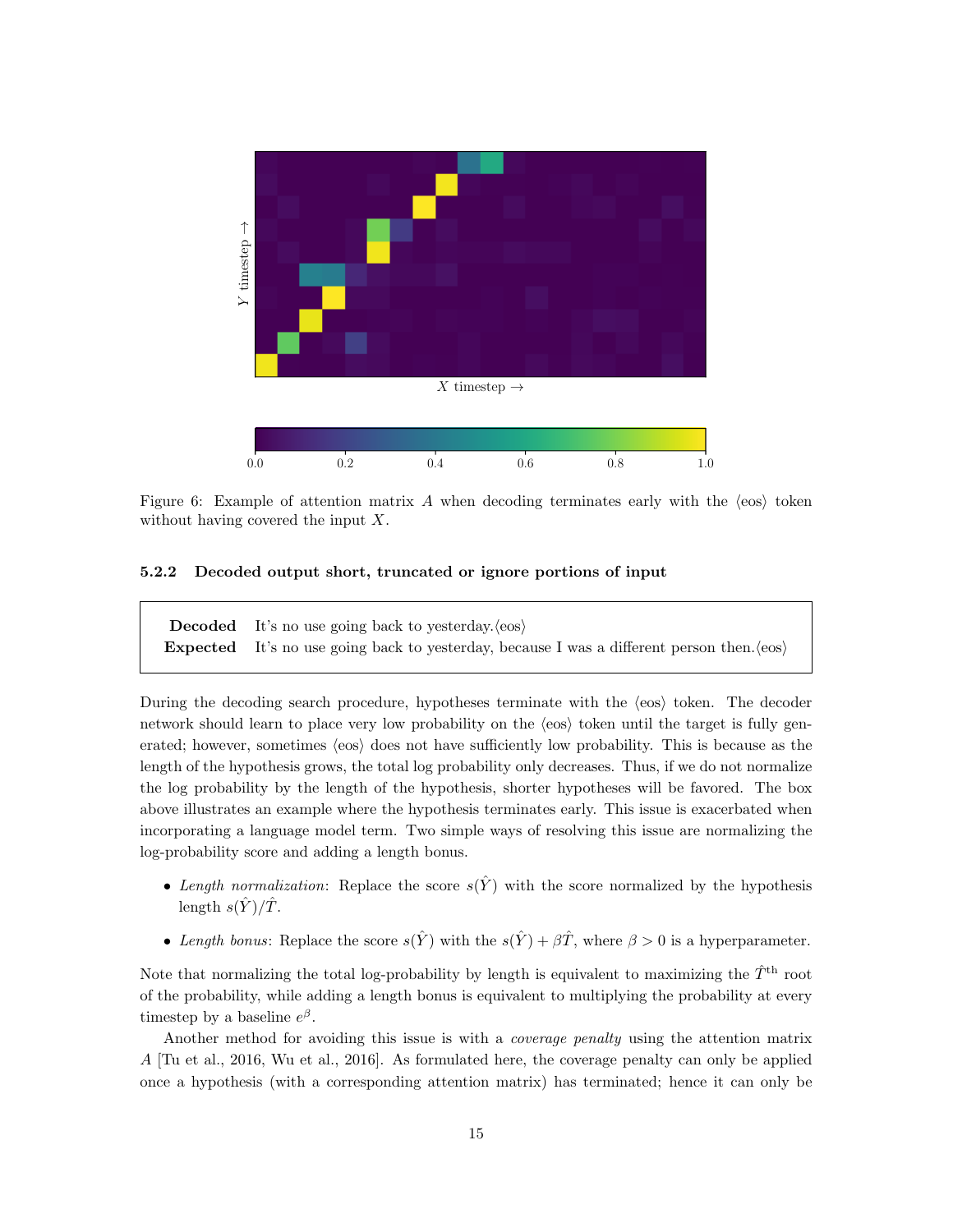

Figure 7: Example of attention matrix A when decoding exhibits repeating behavior.

incorporated into  $s_{\text{final}}(\cdot)$  to perform a final re-ranking of the hypotheses. For a given hypothesis H with attention matrix A with shape  $(\hat{T}, S)$ , the coverage penalty is computed as

$$
cp(A) = \sum_{j=1}^{S} log\left[\min\left(\sum_{i=1}^{\hat{T}} A_{ij}, 1.0\right)\right]
$$
\n(5)

Intuitively, for every source timestep, if the attention matrix places full probability on that source timestep when aggregated over all decoding timesteps, then the coverage penalty is zero. Otherwise a penalty is incurred for not attending to that source timestep.

Finally, when the source and target are expected to be of roughly equal lengths, one last trick is to simply constrain the target length  $\hat{T}$  to be within some delta of the source length S, e.g.  $\max(S - \delta, (1 - \Delta) \cdot S) \leq \hat{T} \leq \max(S + \delta, (1 + \Delta) \cdot S)$  where we also include  $S - \delta$  and  $S + \delta$  in the case where S is very small, and  $\delta$  and  $\Delta$  are hyperparameters.

#### <span id="page-15-0"></span>5.2.3 Decoded output repeats

Decoded I'm not myself, you see, you see, you see, you see, . . . Expected I'm not myself, you see. $\langle \cos \rangle$ 

Repeating outputs are a common issue that often seem to expose neural versus template-based systems. Simple measures include adding a penalty when the model reattends to previous timesteps after the attention has shifted away. This is easily detected using the attention matrix A with some manually selected threshold.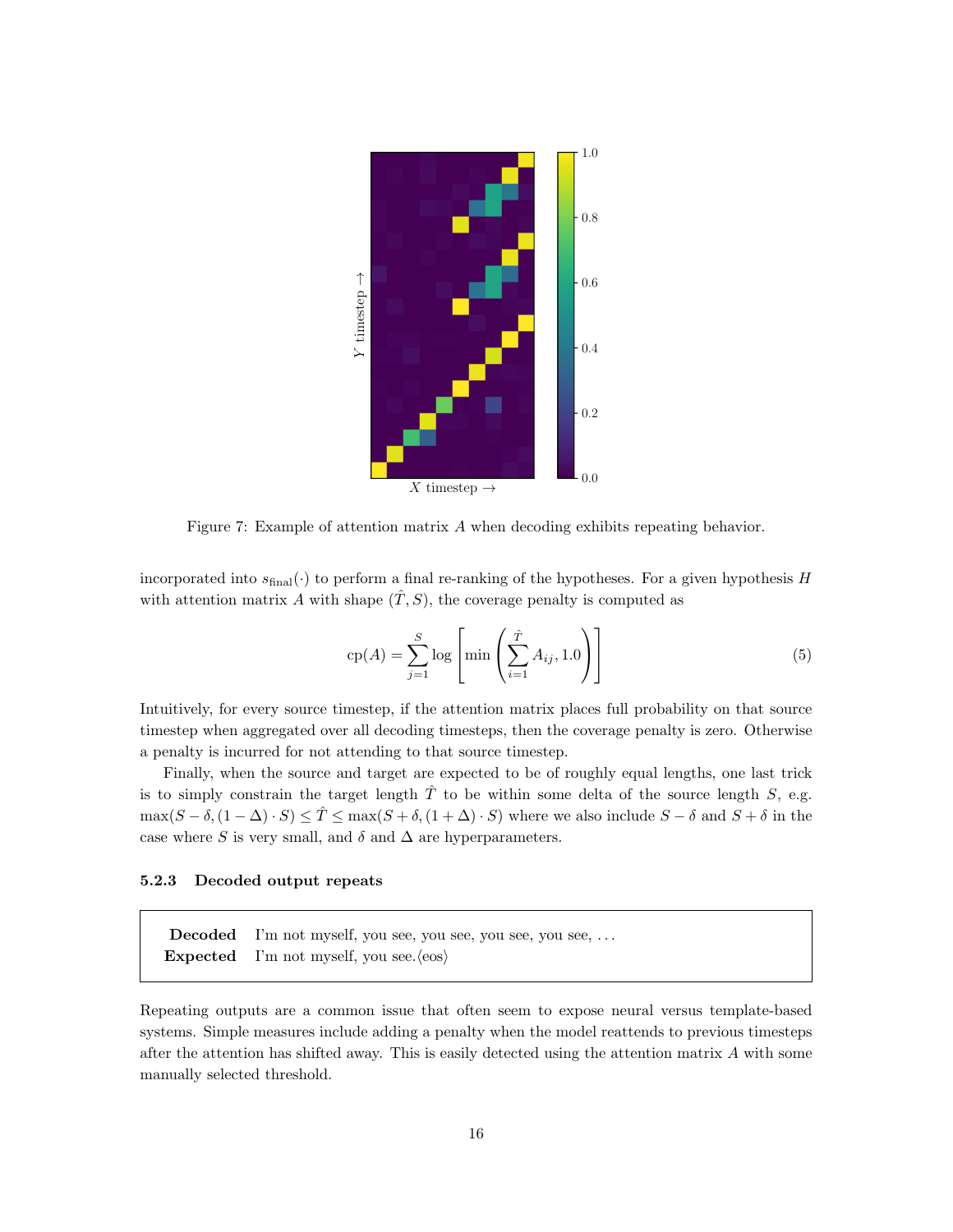Finally, a more fundamental issue to consider with repeating outputs is poor training of the model parameters. Passing in the attention vector  $A_{i-1}$  as part of the decoder input when predicting  $y_i$  is another training-time method [\[See et al.,](#page-19-10) [2017\]](#page-19-10).

#### <span id="page-16-0"></span>5.2.4 Lack of diversity

### "I don't know" [\[Li et al.,](#page-18-17) [2015\]](#page-18-17)

In dialogue and QA, where there are often very common responses for many different conversation turns, generic responses such as "I don't know" are a common problem. Similarly, in problems where many possible source inputs map to a much smaller set of possible target outputs, diversity of outputs can be an issue.

Increasing the temperature  $\tau$  of the softmax  $\exp(z_i/\tau)/\sum_j \exp(z_j/\tau)$  is a simple method for trying to encourage more diversity in decoded outputs. In practice, however, a method penalizing low-ranked siblings during each step of the beam search decoding procedure has been shown to work well [\[Li et al.,](#page-18-18) [2016a\]](#page-18-18). Another more sophisticated method is to maximize the mutual information between the source and target, but is significantly more difficult to implement and requires generating  $n$ -best lists [\[Li et al.,](#page-18-17) [2015\]](#page-18-17).

### <span id="page-16-1"></span>5.3 Deployment

Although speed of decoding is not a huge concern when trying to achieve state-of-the-art results, it is a concern when deploying models in production, when real-time decoding is often a requirement. Beyond gains from using highly parallelized hardware such as GPUs or from using libraries with optimized matrix-vector operations, we now discuss some other techniques for improving the runtime of decoding.

Consider the factors which determine the runtime of the decoding algorithm. For the beam search algorithms we consider, the runtime should scale linearly with the beam size  $k$  (although in practice, batching hypotheses can lead to sublinear scaling). The runtime will often scale approximately quadratically with the hidden size of network  $n$ , and finally, linearly with the number of timesteps t. Thus decoding might have a complexity of  $O(kn^2t)$ .

Thus, (a jumbled collection of) possible methods for speeding up decoding include developing heuristics to prune the beam, finding the best trade-off between size of the vocabulary (softmax) and decoder timesteps, batching multiple examples together, caching previous computations (in the case of CNN models), and performing as much computation as possible within the compiled computation graph.

# <span id="page-16-2"></span>6 Conclusion

We describe techniques for training and dealing with undesired behavior in natural language generation models using neural network decoders. Since training models tends to be far more timeconsuming than decoding, it is worth making sure your decoder is fully debugged before committing to training additional models. Encoder-decoder models are evolving rapidly, but we hope these techniques will be useful for diagnosing a variety of issues when developing your NTG system.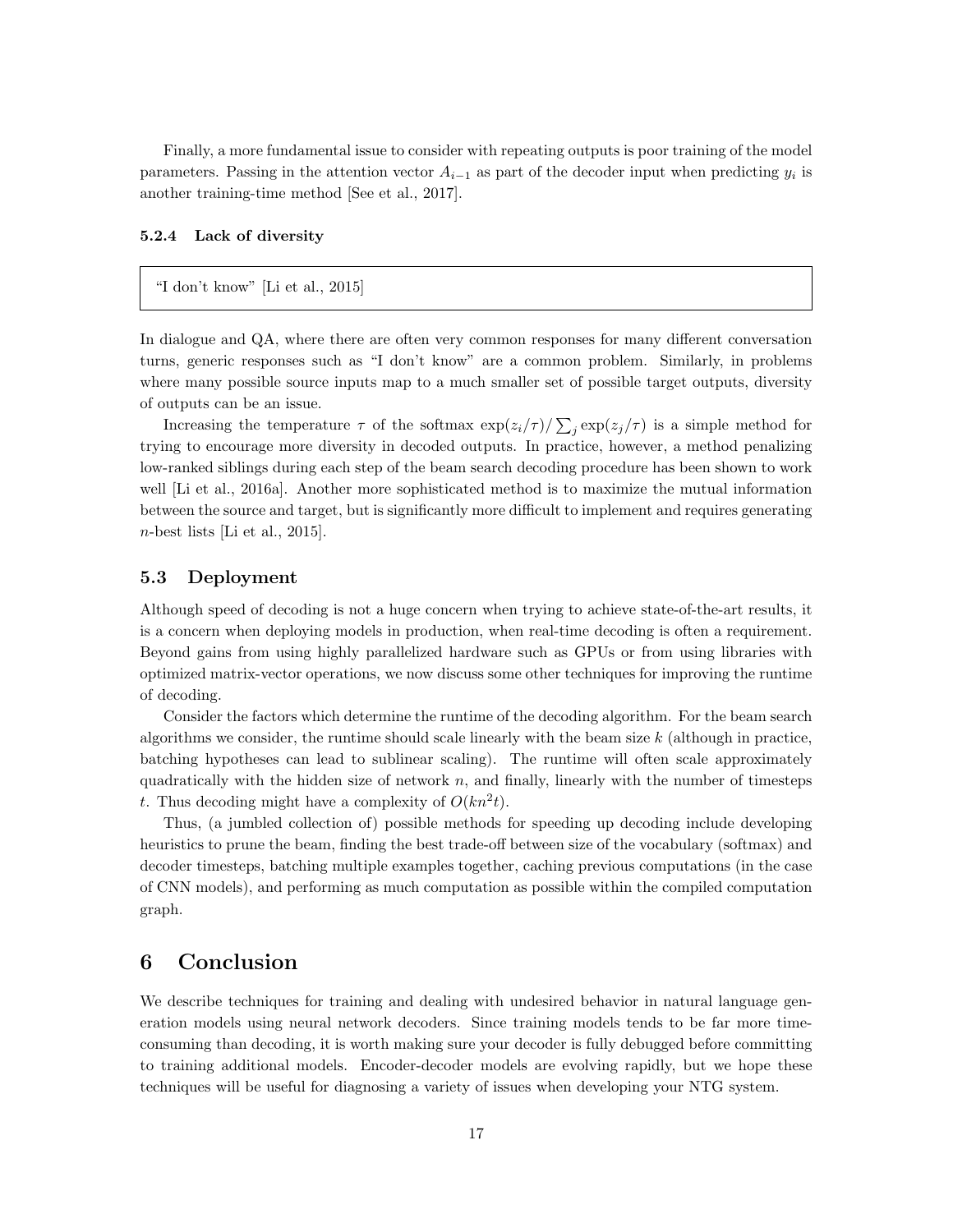# <span id="page-17-0"></span>7 Acknowledgements

We thank Arun Chaganty and Yingtao Tian for helpful discussions, and Dan Jurafsky for many helpful pointers.

## References

- <span id="page-17-10"></span>M. Arjovsky, S. Chintala, and L. Bottou. Wasserstein gan. arXiv preprint arXiv:1701.07875, 2017.
- <span id="page-17-7"></span>D. Bahdanau, K. Cho, and Y. Bengio. Neural machine translation by jointly learning to align and translate.  $arXiv$  preprint  $arXiv:1409.0473$ , 2014.
- <span id="page-17-9"></span>D. Bahdanau, P. Brakel, K. Xu, A. Goyal, R. Lowe, J. Pineau, A. Courville, and Y. Bengio. An actor-critic algorithm for sequence prediction.  $arXiv$  preprint  $arXiv:1607.07086$ , 2016.
- <span id="page-17-3"></span>Y. Bengio, R. Ducharme, P. Vincent, and C. Jauvin. A neural probabilistic language model. In Journal Of Machine Learning Research, 2003.
- <span id="page-17-15"></span>D. Britz, A. Goldie, T. Luong, and Q. Le. Massive exploration of neural machine translation architectures. arXiv preprint arXiv:1703.03906, 2017.
- <span id="page-17-16"></span>L. Carroll. Alice's Adventures in Wonderland. 1865. URL [http://www.gutenberg.org/files/11/](http://www.gutenberg.org/files/11/11-h/11-h.htm) [11-h/11-h.htm](http://www.gutenberg.org/files/11/11-h/11-h.htm).
- <span id="page-17-1"></span>S. F. Chen and J. Goodman. An empirical study of smoothing techniques for language modeling. In Association for Computational Linguistics (ACL), 1996.
- <span id="page-17-12"></span>S. F. Chen, D. Beeferman, and R. Rosenfeld. Evaluation metrics for language models. 1998.
- <span id="page-17-4"></span>K. Cho, B. Van Merriënboer, C. Gulcehre, D. Bahdanau, F. Bougares, H. Schwenk, and Y. Bengio. Learning phrase representations using RNN encoder-decoder for statistical machine translation. arXiv preprint arXiv:1406.1078, 2014.
- <span id="page-17-13"></span>J. M. Conroy and H. T. Dang. Mind the gap: Dangers of divorcing evaluations of summary content from linguistic quality. In Proceedings of the 22nd International Conference on Computational Linguistics-Volume 1, 2008.
- <span id="page-17-8"></span>I. Goodfellow, J. Pouget-Abadie, M. Mirza, B. Xu, D. Warde-Farley, S. Ozair, A. Courville, and Y. Bengio. Generative adversarial nets. In Advances in neural information processing systems, pages 2672–2680, 2014.
- <span id="page-17-11"></span>E. Grave, A. Joulin, and N. Usunier. Improving neural language models with a continuous cache. arXiv preprint arXiv:1612.04426, 2016.
- <span id="page-17-5"></span>S. Hochreiter and J. Schmidhuber. Long short-term memory. Neural computation, 1997.
- <span id="page-17-14"></span>G. Huang, Y. Li, G. Pleiss, Z. Liu, J. E. Hopcroft, and K. Q. Weinberger. Snapshot ensembles: Train 1, get m for free. arXiv preprint arXiv:1704.00109, 2017.
- <span id="page-17-2"></span>R. Jozefowicz, O. Vinyals, M. Schuster, N. Shazeer, and Y. Wu. Exploring the limits of language modeling. *arXiv preprint arXiv:1602.02410*, 2016.
- <span id="page-17-6"></span>N. Kalchbrenner, L. Espeholt, K. Simonyan, A. v. d. Oord, A. Graves, and K. Kavukcuoglu. Neural machine translation in linear time. arXiv preprint arXiv:1610.10099, 2016.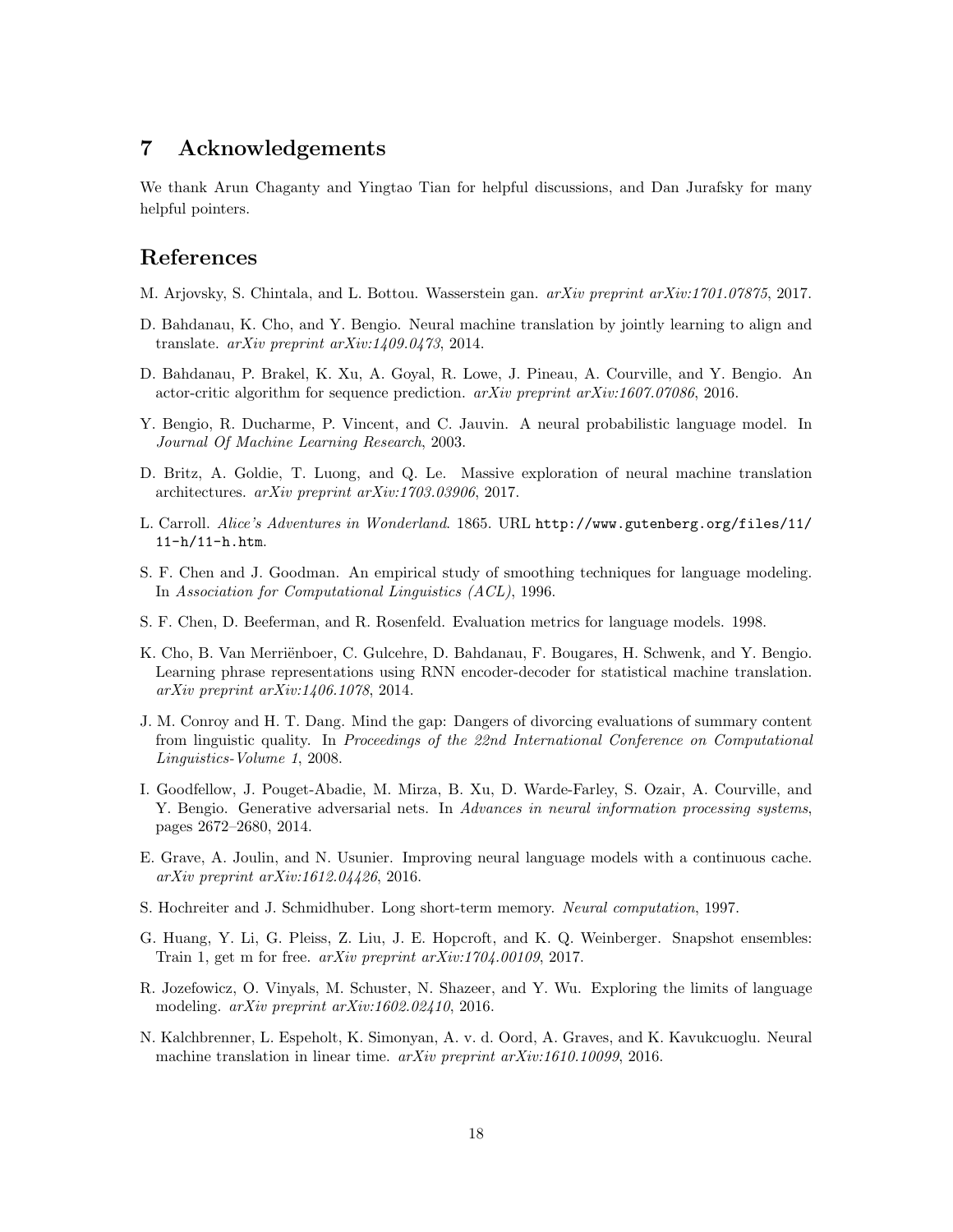- <span id="page-18-5"></span>D. Kingma and J. Ba. Adam: A method for stochastic optimization.  $a\chi i\upsilon$  preprint  $a\chi i\upsilon$ : 1412.6980, 2014.
- <span id="page-18-3"></span>R. Kiros, Y. Zhu, R. R. Salakhutdinov, R. Zemel, R. Urtasun, A. Torralba, and S. Fidler. Skipthought vectors. In Advances in neural information processing systems, 2015.
- <span id="page-18-8"></span>P. Koehn and R. Knowles. Six challenges for neural machine translation.  $arXiv$  preprint arXiv:1706.03872, 2017.
- <span id="page-18-0"></span>P. Koehn, F. J. Och, and D. Marcu. Statistical phrase-based translation. In North American Chapter of the Association for Computational Linguistics (NAACL), 2003.
- <span id="page-18-17"></span>J. Li, M. Galley, C. Brockett, J. Gao, and B. Dolan. A diversity-promoting objective function for neural conversation models. arXiv preprint arXiv:1510.03055, 2015.
- <span id="page-18-18"></span>J. Li, W. Monroe, and D. Jurafsky. A simple, fast diverse decoding algorithm for neural generation. arXiv preprint arXiv:1611.08562, 2016a.
- <span id="page-18-6"></span>J. Li, W. Monroe, A. Ritter, M. Galley, J. Gao, and D. Jurafsky. Deep reinforcement learning for dialogue generation. arXiv preprint arXiv:1606.01541, 2016b.
- <span id="page-18-7"></span>J. Li, W. Monroe, T. Shi, A. Ritter, and D. Jurafsky. Adversarial learning for neural dialogue generation. arXiv preprint arXiv:1701.06547, 2017.
- <span id="page-18-10"></span>C.-Y. Lin. Rouge: A package for automatic evaluation of summaries. In Text summarization branches out: Proceedings of the ACL-04 workshop, volume 8, 2004.
- <span id="page-18-12"></span>C.-W. Liu, R. Lowe, I. V. Serban, M. Noseworthy, L. Charlin, and J. Pineau. How not to evaluate your dialogue system: An empirical study of unsupervised evaluation metrics for dialogue response generation.  $arXiv$  preprint  $arXiv:1603.08023$ , 2016.
- <span id="page-18-16"></span>M.-T. Luong, I. Sutskever, Q. V. Le, O. Vinyals, and W. Zaremba. Addressing the rare word problem in neural machine translation. arXiv preprint arXiv:1410.8206, 2014.
- <span id="page-18-14"></span>G. Melis, C. Dyer, and P. Blunsom. On the state of the art of evaluation in neural language models. arXiv preprint arXiv:1707.05589, 2017.
- <span id="page-18-4"></span>T. Mikolov, M. Karafiát, L. Burget, J. Cernocky, and S. Khudanpur. Recurrent neural network based language model. In INTERSPEECH, pages 1045–1048, 2010.
- <span id="page-18-1"></span>T. Mikolov, I. Sutskever, K. Chen, G. S. Corrado, and J. Dean. Distributed representations of words and phrases and their compositionality. In Advances in neural information processing systems, 2013.
- <span id="page-18-15"></span>A. Ng. Advice for applying machine learning. CS229 Lecture Notes, 2007.
- <span id="page-18-13"></span>J. Novikova, O. Dušek, A. C. Curry, and V. Rieser. Why we need new evaluation metrics for NLG. arXiv preprint arXiv:1707.06875, 2017.
- <span id="page-18-9"></span>C. Olah and S. Carter. Attention and augmented recurrent neural networks. Distill, 2016. doi: 10.23915/distill.00001. URL <http://distill.pub/2016/augmented-rnns>.
- <span id="page-18-11"></span>K. Papineni, S. Roukos, T. Ward, and W.-J. Zhu. Bleu: a method for automatic evaluation of machine translation. In Proceedings of the  $40th$  annual meeting on association for computational linguistics, pages 311–318. Association for Computational Linguistics, 2002.
- <span id="page-18-2"></span>J. Pennington, R. Socher, and C. D. Manning. Glove: Global vectors for word representation. In Empirical Methods in Natural Language Processing (EMNLP), 2014.